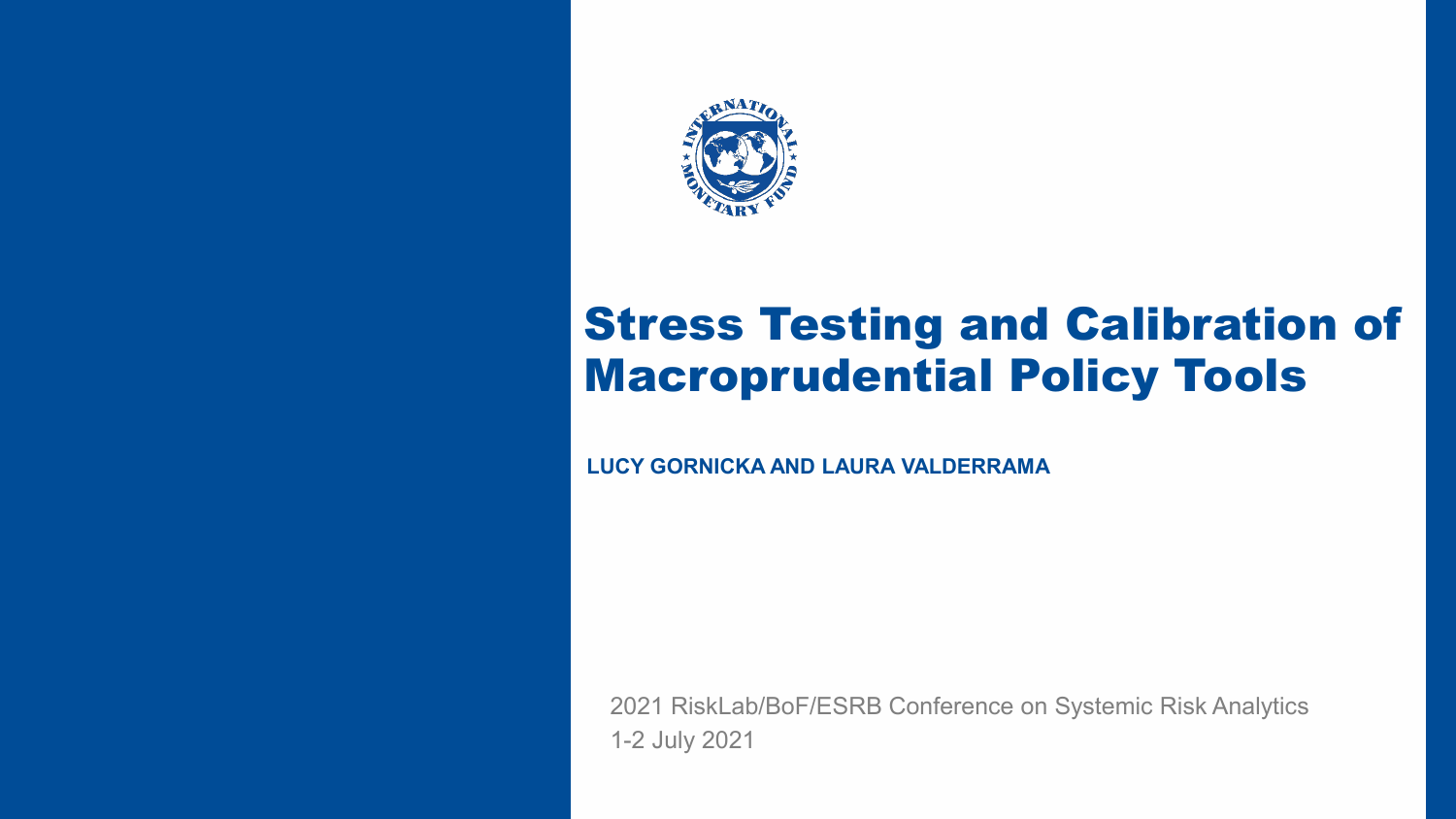#### **Outline**

- Model of Mortgage Risk
- Application I: Stress Testing and Adequacy of Tools in Switzerland
- Application II: Calibration of Borrower-Based Limits in Austria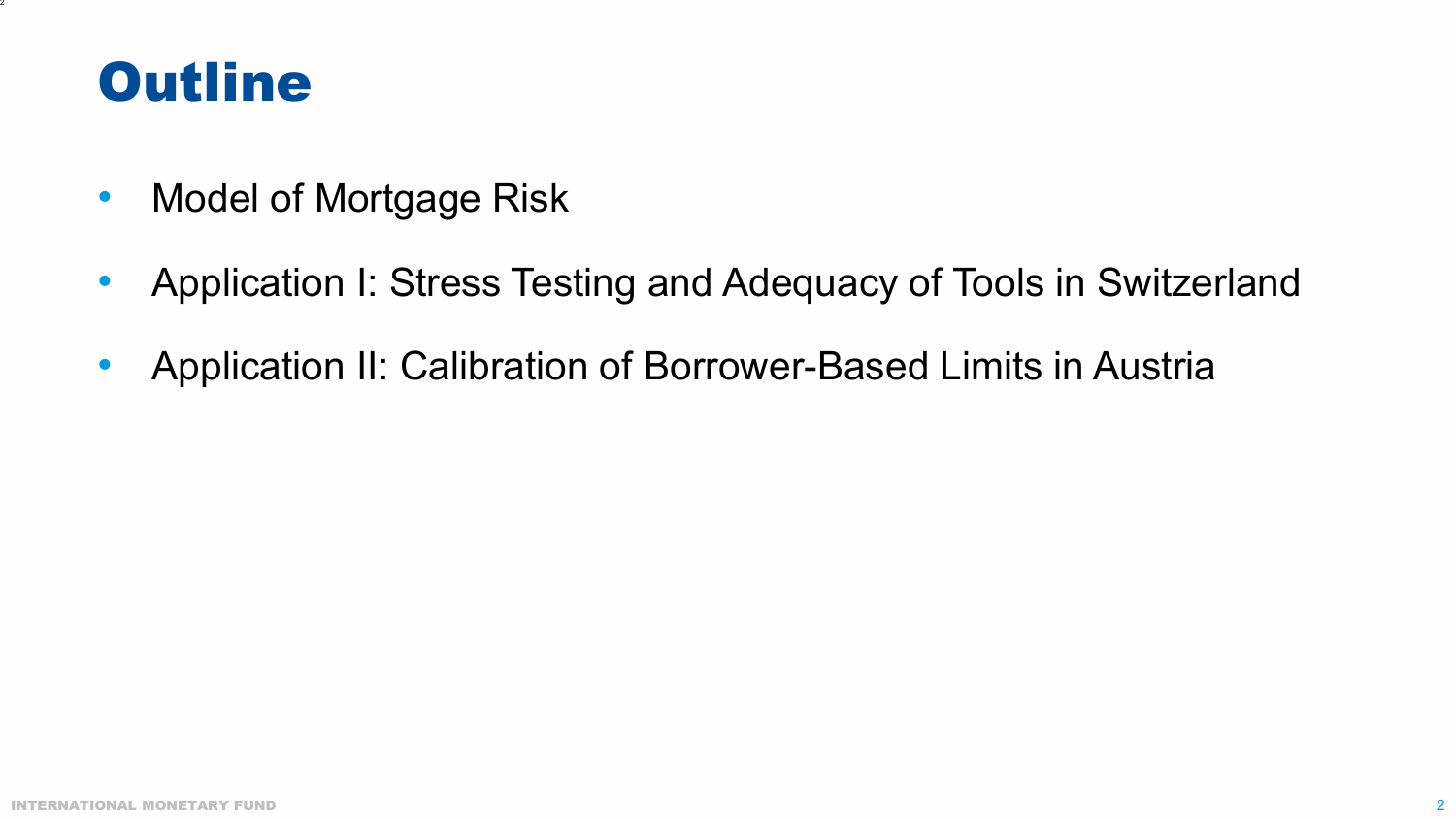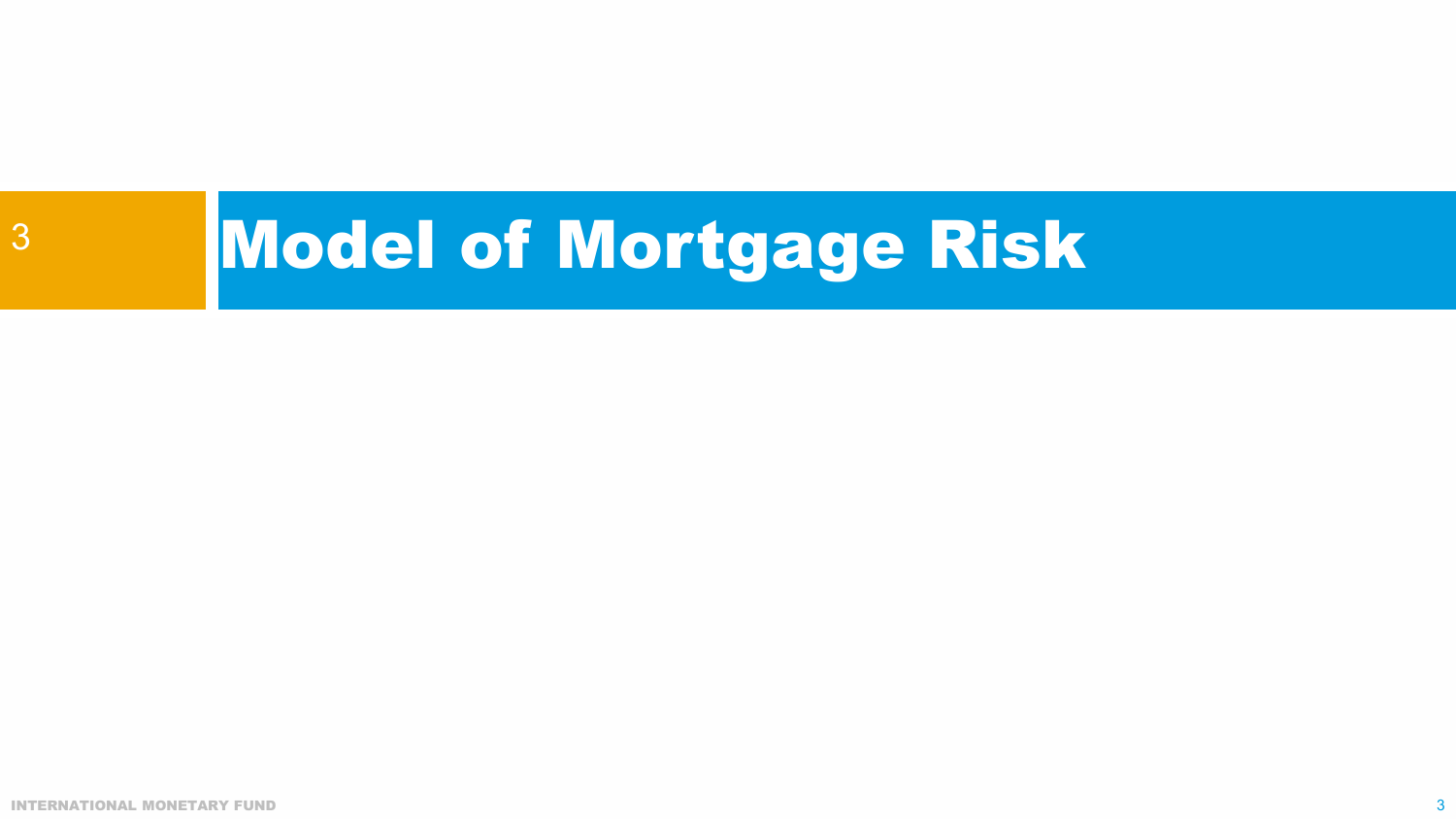# Key features of the analysis

- Contribution: The paper investigates major loan loss events and informs the calibration of macroprudential policy to enhance banking system resilience
- Forward-looking: The approach applies stress testing techniques to provide a measure of credit risk by *risk bucket* and *vintage* under adverse conditions
- Scenario design: The model is applied to scenarios whose severity is linked to the level of risk (DSGE with exogenous shocks), or to assessments on near term likelihood (GDP 'at risk')
- Calibration: The model informs the adequacy and calibration of macroprudential instruments for real estate risk:
	- o Amortization requirements and sectoral CCyB
	- o LTV and DSTI caps
- The paper presents two applications: Mortgage markets in Switzerland and Austria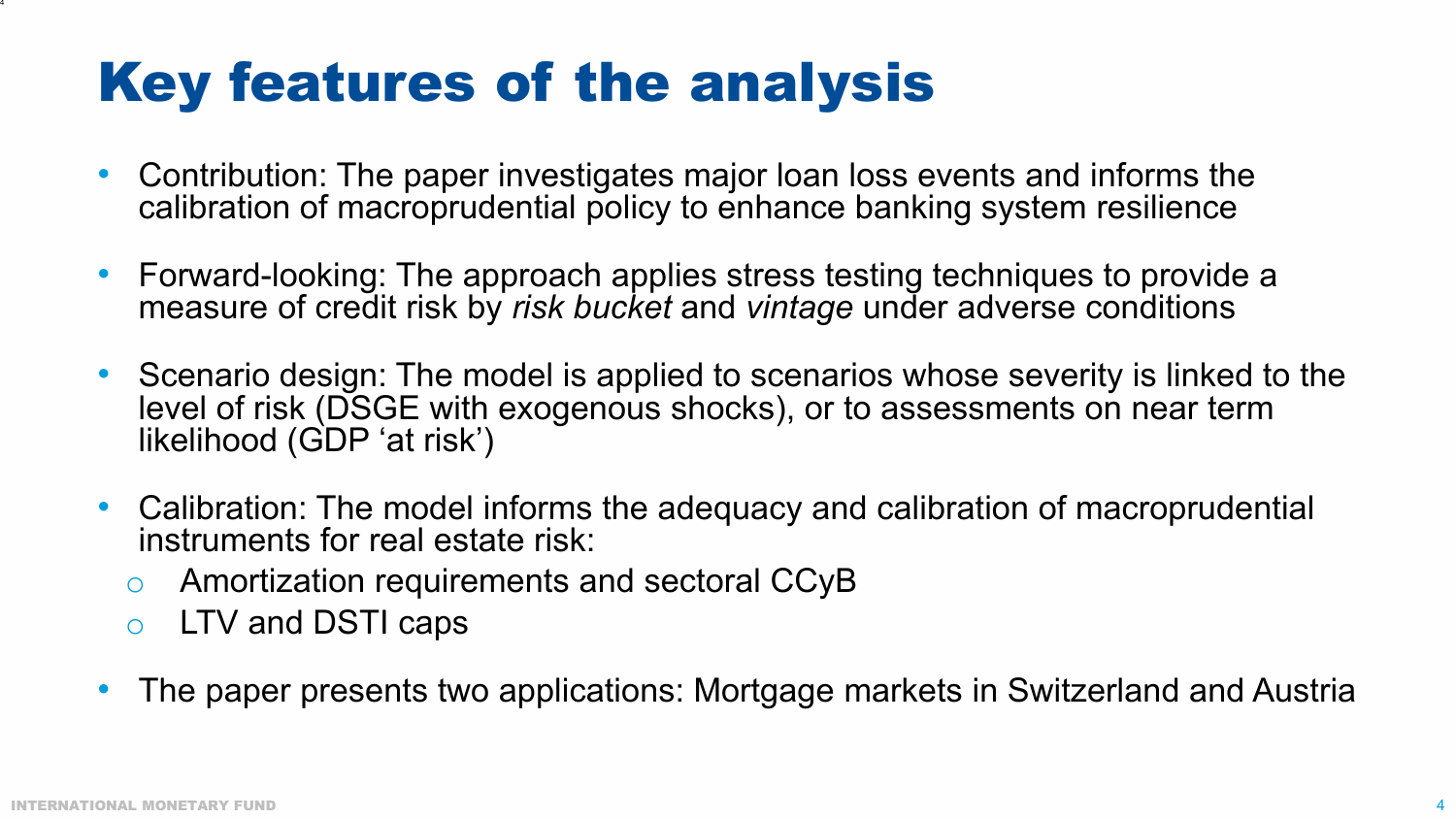# Modeling approach

It builds on RBNZ's TUI model of mortgage lending risk, adds modeling enhancements

Main behavioral assumption: "Double trigger" theory of default:

- **Financial distress (liquidity constraint)**: the borrower is unable to service the loan due to financial difficulties (e.g. unemployment, lower income, higher rates)
	- $\circ$  The borrower cannot repay the debt on time
- **Economic default (negative equity)**: the net value of the collateral is less than the outstanding value of the loan
	- The borrower cannot pre-pay the loan

Semi-structural approach

- Structural process
- Estimation/calibration of parameters
- Simulation using current regulatory environment/counterfactual analysis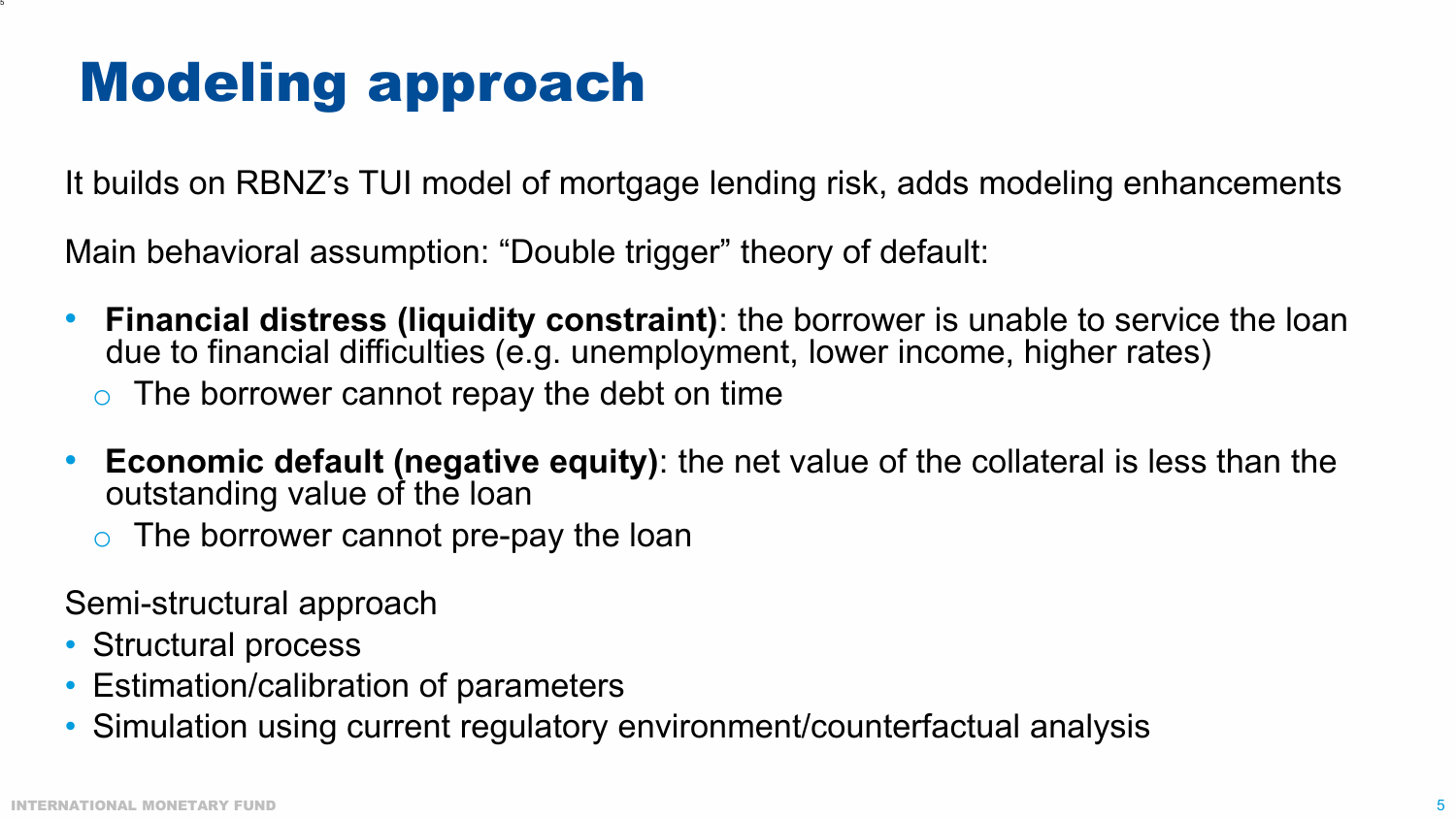# Financial distress (FD)

 $Pr(FD_{i,t}) = \phi(DSTI_{i,t-1}) \times D_i + \beta_1 \times \Delta DSTI_{i,t}^{\gamma} + \phi(DSTI_{i,t-1}) \times (\beta_2 U_{t-1} + \beta_3 \Delta U_t^{\alpha})$ 

#### Underlying risk drivers

- Macroeconomic conditions: aggregate shocks (interest rates, income, RE prices)
- **Loan characteristics: type, tenor, rollover** rate, degree of overcollateralization
- **Borrower characteristics: idiosyncratic** factors (unemployment/demographic)
- Regulatory environment: amortization requirements, borrower-based measures
- $\triangle$  **The impact on bank resilience depends on** the availability of capital buffers

#### Predictors of illiquidity

- Changes in debt-servicing capacity  $DSTI_t$ (income shocks, interest rate shocks, house price shocks)
- Changes in the unemployment rate  $U_t$
- $\cdot$  The impact of idiosyncratic factors (D,  $U_t$ ) is a non-linear function of affordability risk (DSTI)

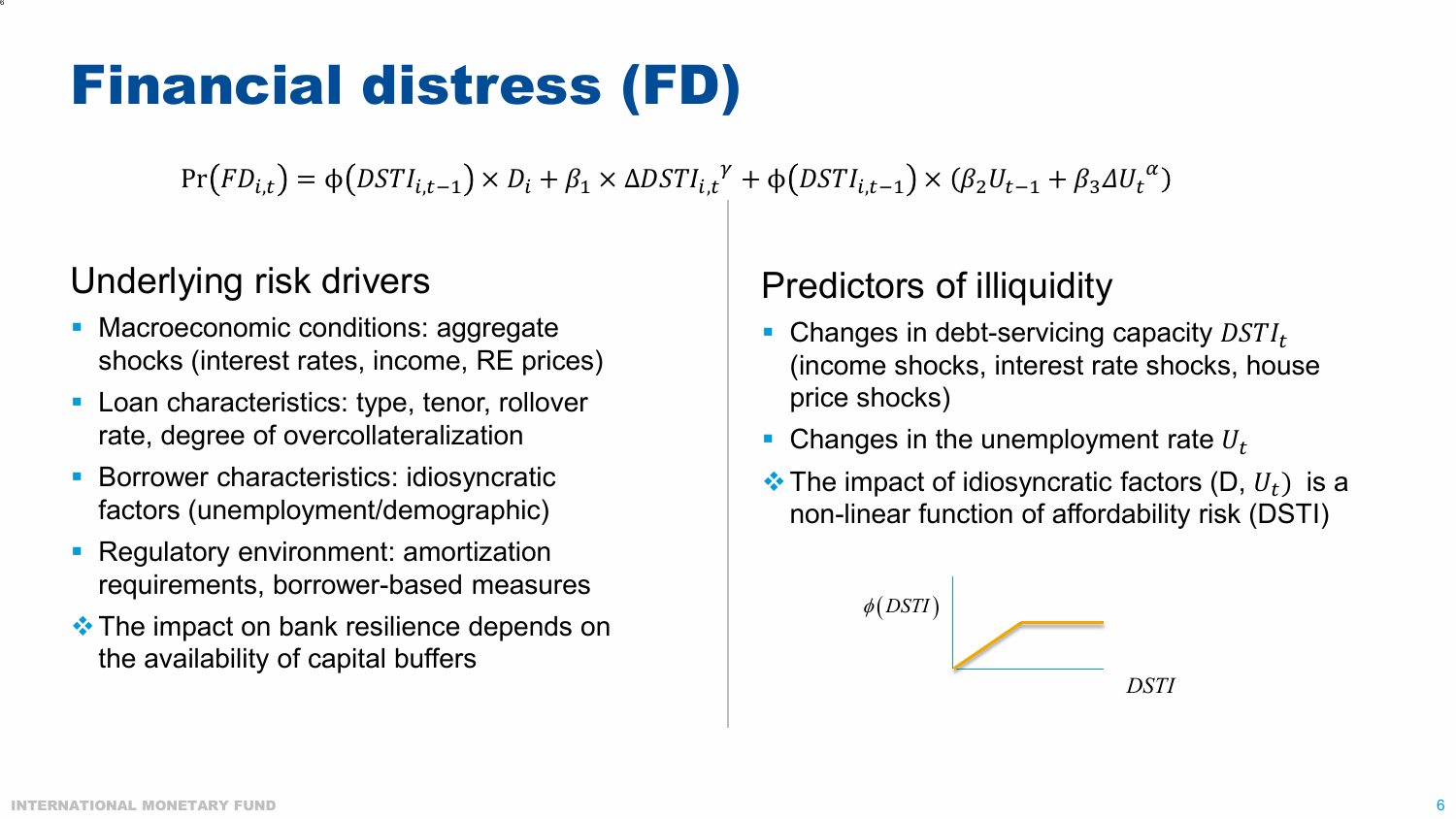# Economic default (ED)

The house price decline is sufficiently large, so that the loan becomes undercollateralized and early mortgage termination is not feasible:

$$
\tilde{P}_{i,t} - C < NPV(L_{i,t}, r_t^{type,M}, r_t^f, T_s)
$$
\n
$$
NPV(L_{i,t}, r_t^{type,M}, r_t^f, T_s) = L_{i,t} + \sum_{j=0}^{T-1} \frac{r_t^{type,M} L_{i,t} \left(1 - \frac{j}{T_s}\right)}{\left(1 + r_t^f\right)^j}
$$

The NPV reflects:

- the outstanding principal
- penalty for early pre-payment: the amount of foregone interest payments which rise with the interest rate spread

The probability of default of borrower *i* is defined by:

$$
PD_{i,t} = \Pr(FD_{i,t}) \times \Pr(ED_{i,t})
$$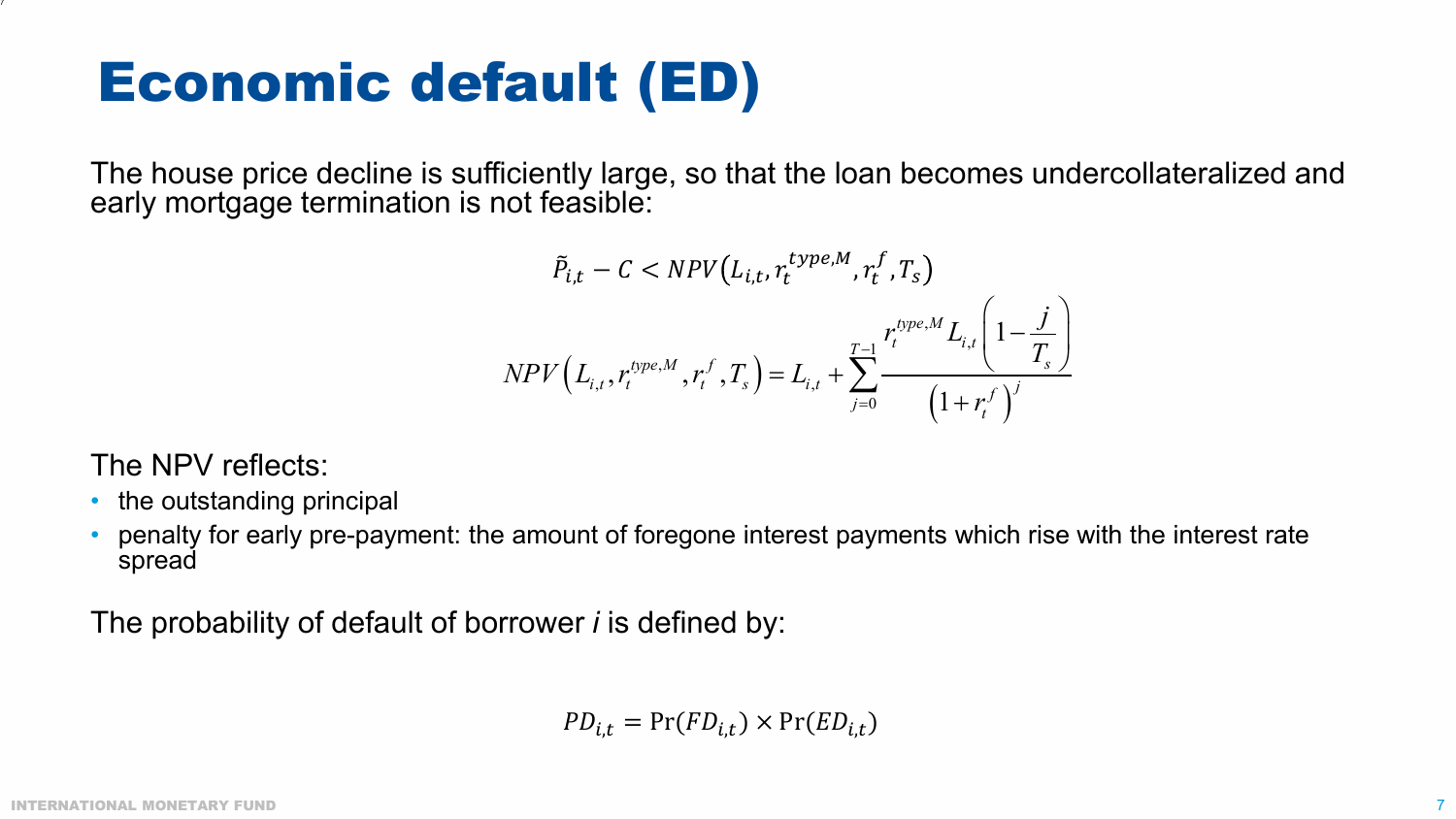#### Loss Given Default (LGD)

The conditional LGD is driven by the discounted sale price of the repossessed collateral.

The sale occurs at *t+n* and proceeds net of transaction costs are discounted at a rate reflecting the risk premium of the foreclosed asset.

$$
LGD_{i,t} = NPV(L_{i,t}, r_t^{type,M}, r_t^f, T_s) - (1 - \delta) \times \frac{\tilde{P}_{i,t+n}}{(1 + r_t^f + spread)^n}
$$

We use Monte Carlo simulations to simulate PDs and LGDs for vintages of mortgages (by LTV bucket):

- Each bucket is assumed to have 10,000 mortgages
- Within a bucket we draw a house price for each mortgage from a normal distribution of prices (idiosyncratic risk)
- We simulate each bucket 2,000 times to decrease simulation noise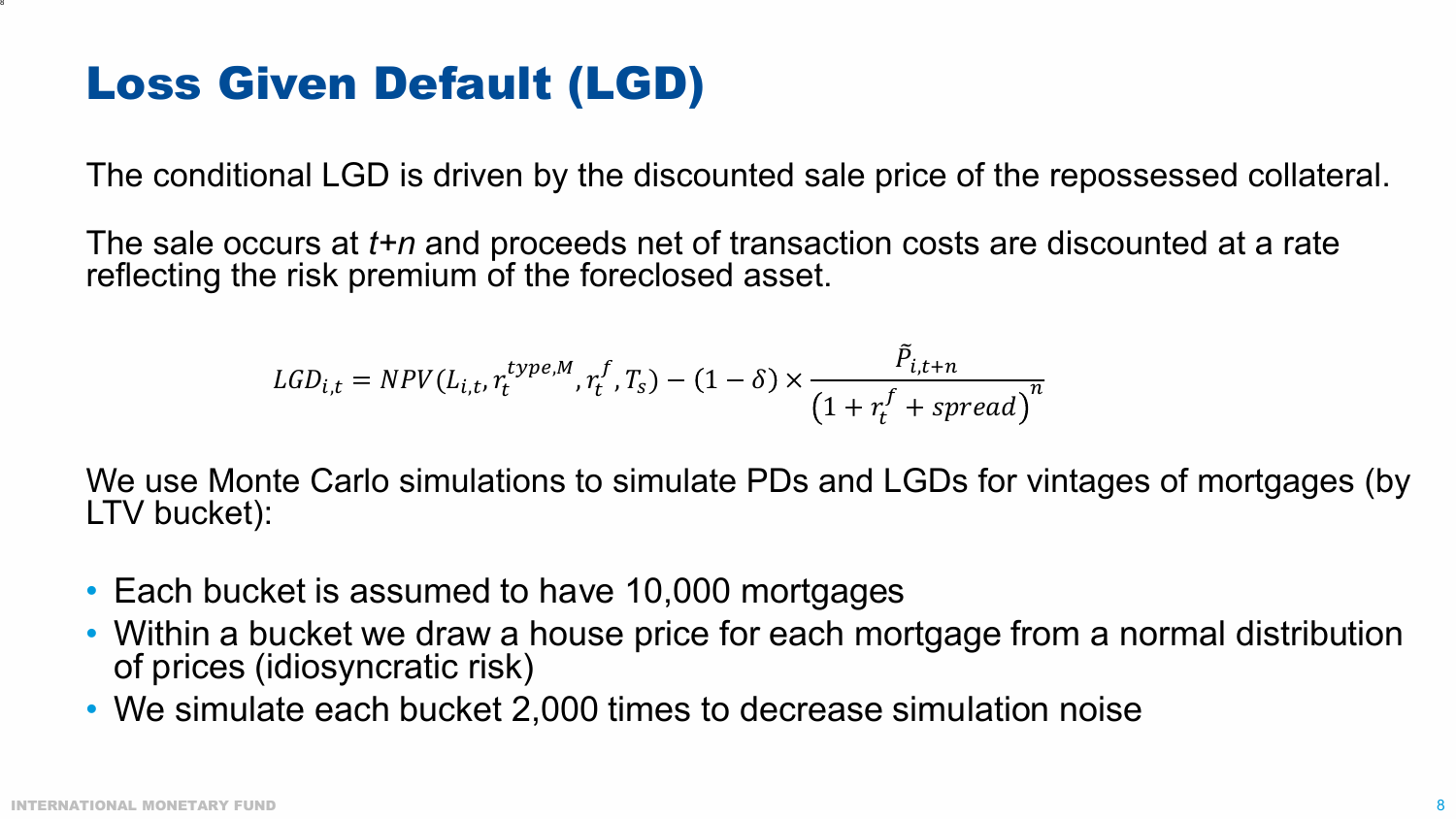# Granular projections

The model generates 2-year bank-specific or aggregate banking system forecasts for PDs, LGDs, and loss rates (which are annualized):

- *By LTV bucket*. This allows identifying high risk buckets to inform the calibration of macroprudential instruments.
- *By vintage s.* This allows detecting high risk issuances to assess the effectiveness of macroprudential policy implementation (new issuances; outstanding stock)
- *By portfolio*. This allows forecasting credit losses by weighting the distribution of outstanding mortgages across risk buckets and vintages and assess the level of macroprudential buffers to build resilience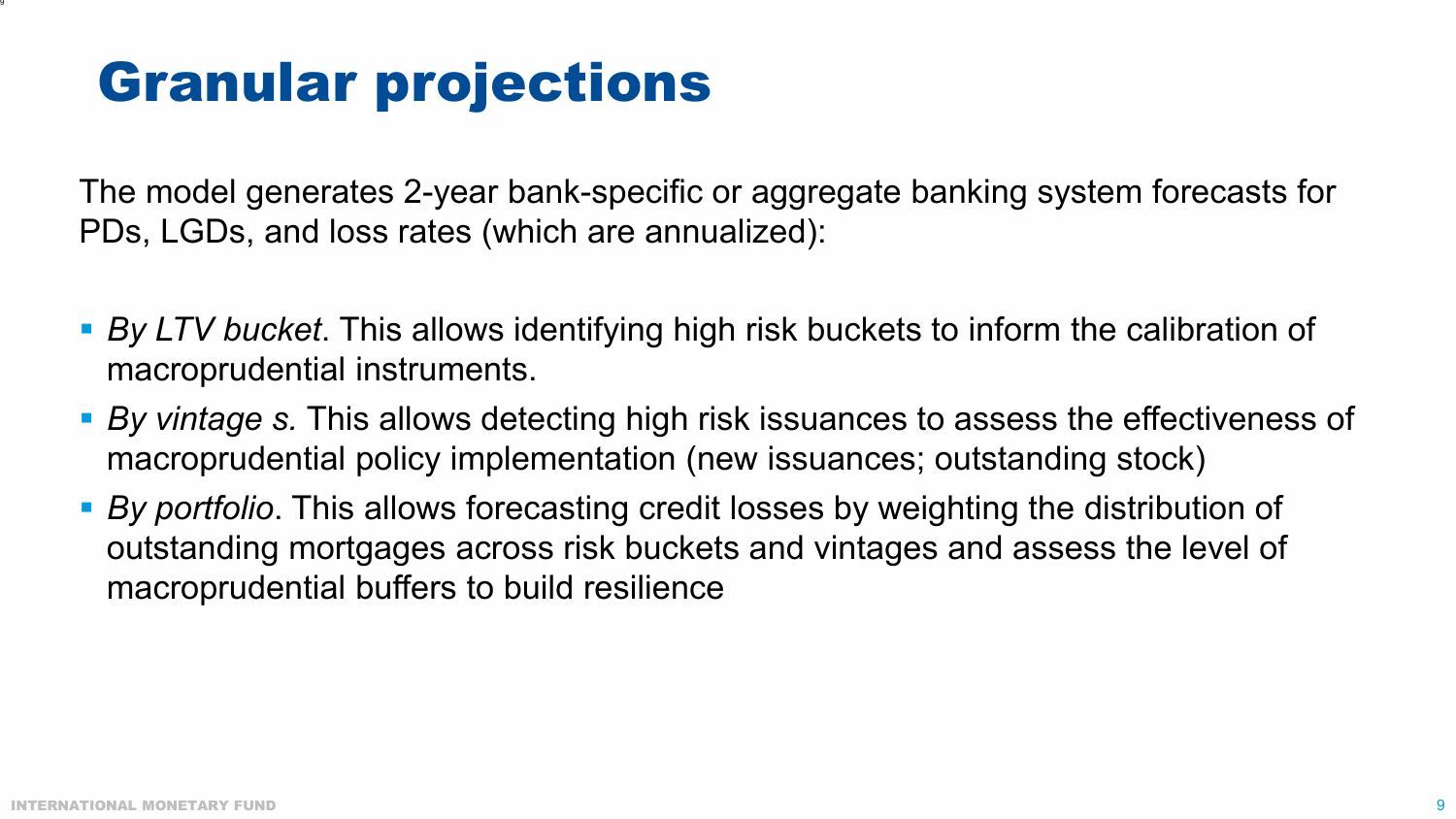#### Characteristics of mortgage markets in CH and AT

|                                         | <b>Switzerland</b> | <b>Austria</b> |
|-----------------------------------------|--------------------|----------------|
| Data by risk bucket (LTV, LTI)          | $\checkmark$       | $\checkmark$   |
| Vintage disclosure                      |                    | $\checkmark$   |
| Real estate crisis                      | $\checkmark$       |                |
| <b>Typical mortgage</b>                 | fixed              | floating       |
| <b>Typical maturity</b>                 | Rollover 1-10y     | 25y            |
| Interest only                           | $\checkmark$       |                |
| Margin call                             | $\checkmark$       |                |
| <b>Structural changes</b>               | $\checkmark$       |                |
| <b>Binding sectoral CCyB</b>            | $\checkmark$       |                |
| <b>Binding amortization requirement</b> | $\checkmark$       |                |
| Non-binding guidance                    |                    |                |
| Toolkit (LTV, DTI, DSTI, tenor)         |                    |                |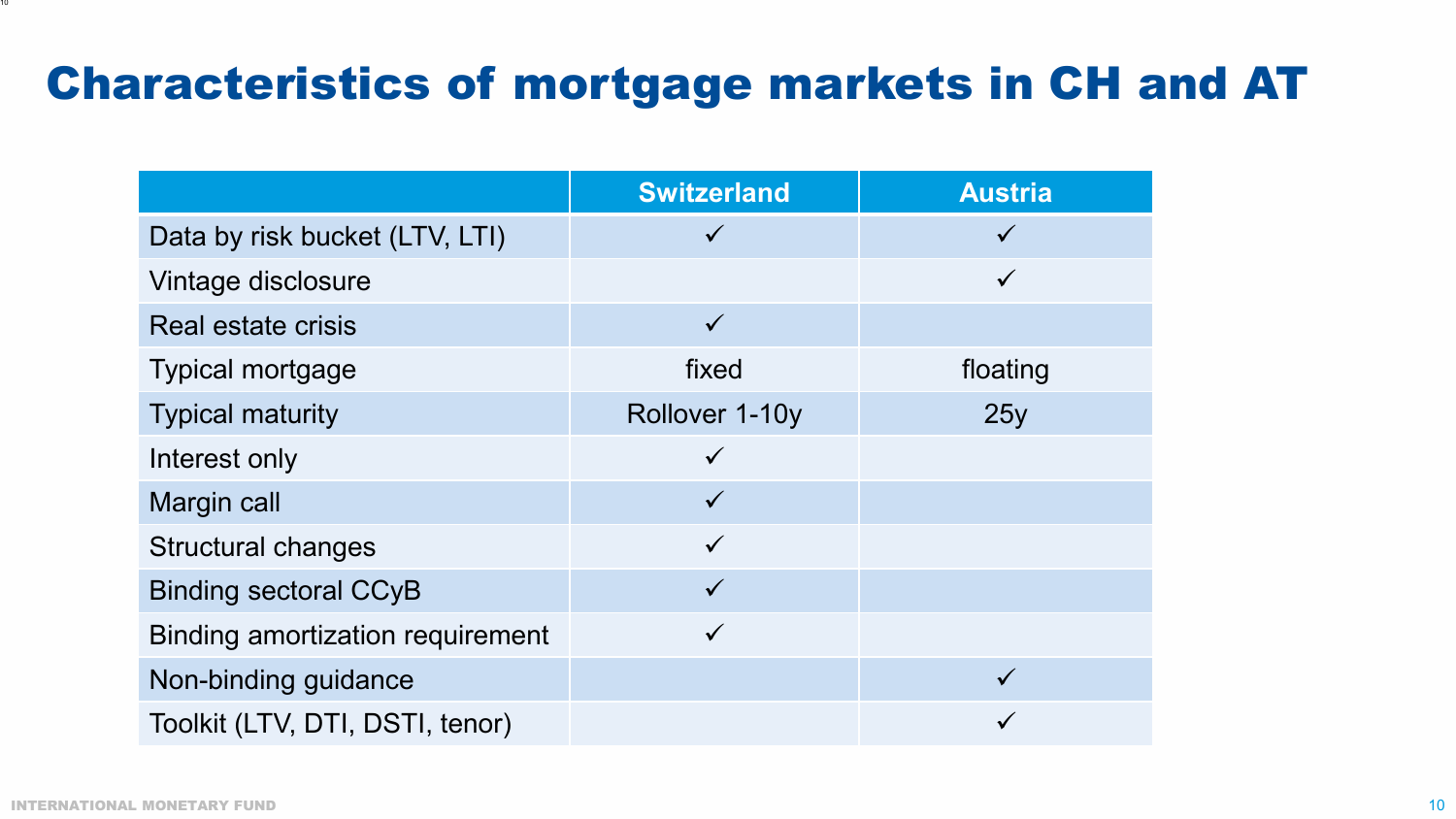#### Application I: Stress Testing and Adequacy of Tools in Switzerland 11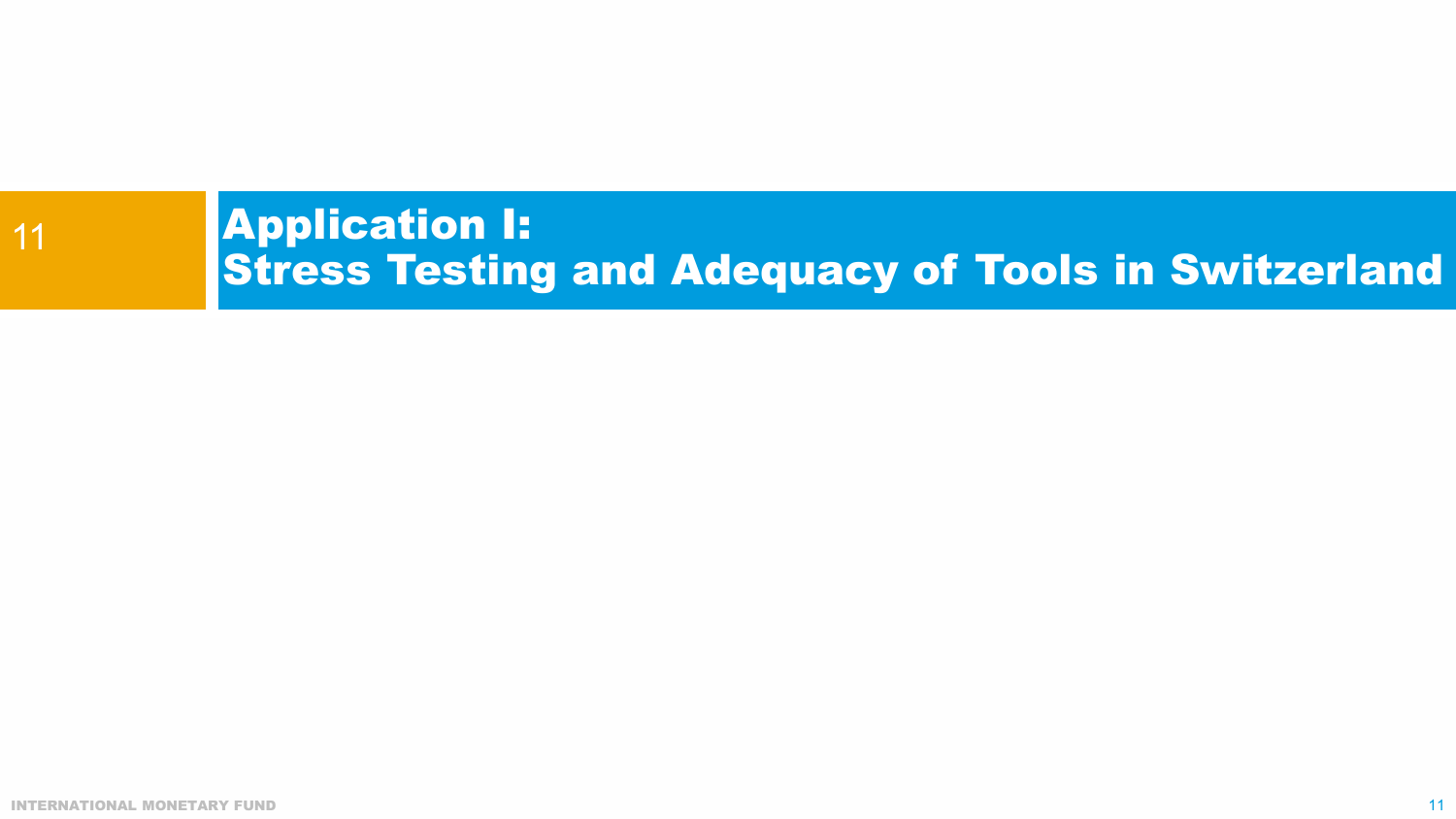## Scenario for Switzerland



| Peak-to-trough             | <b>Owner</b><br>occupied | <b>Investment</b> | <b>CRE</b> |
|----------------------------|--------------------------|-------------------|------------|
| <b>Historical</b>          | $-17%$                   | $-31%$            | $-23%$     |
| 5-year adverse<br>scenario | $-27%$                   | $-40%$            | $-35%$     |

| <b>Variable</b>        | <b>Cum change over two years</b><br>(baseline) | <b>Cum change over two years</b><br>(adverse) |
|------------------------|------------------------------------------------|-----------------------------------------------|
| Real disposable income | 3.6%                                           | $-4.4%$                                       |
| Real estate price      | $0\%$                                          | $-25.4%$                                      |
| Unemployment rate      | $-0.11%$                                       | 1.4%                                          |
| Mortgage rate          | $1.25$ pp                                      | 3.75 pp                                       |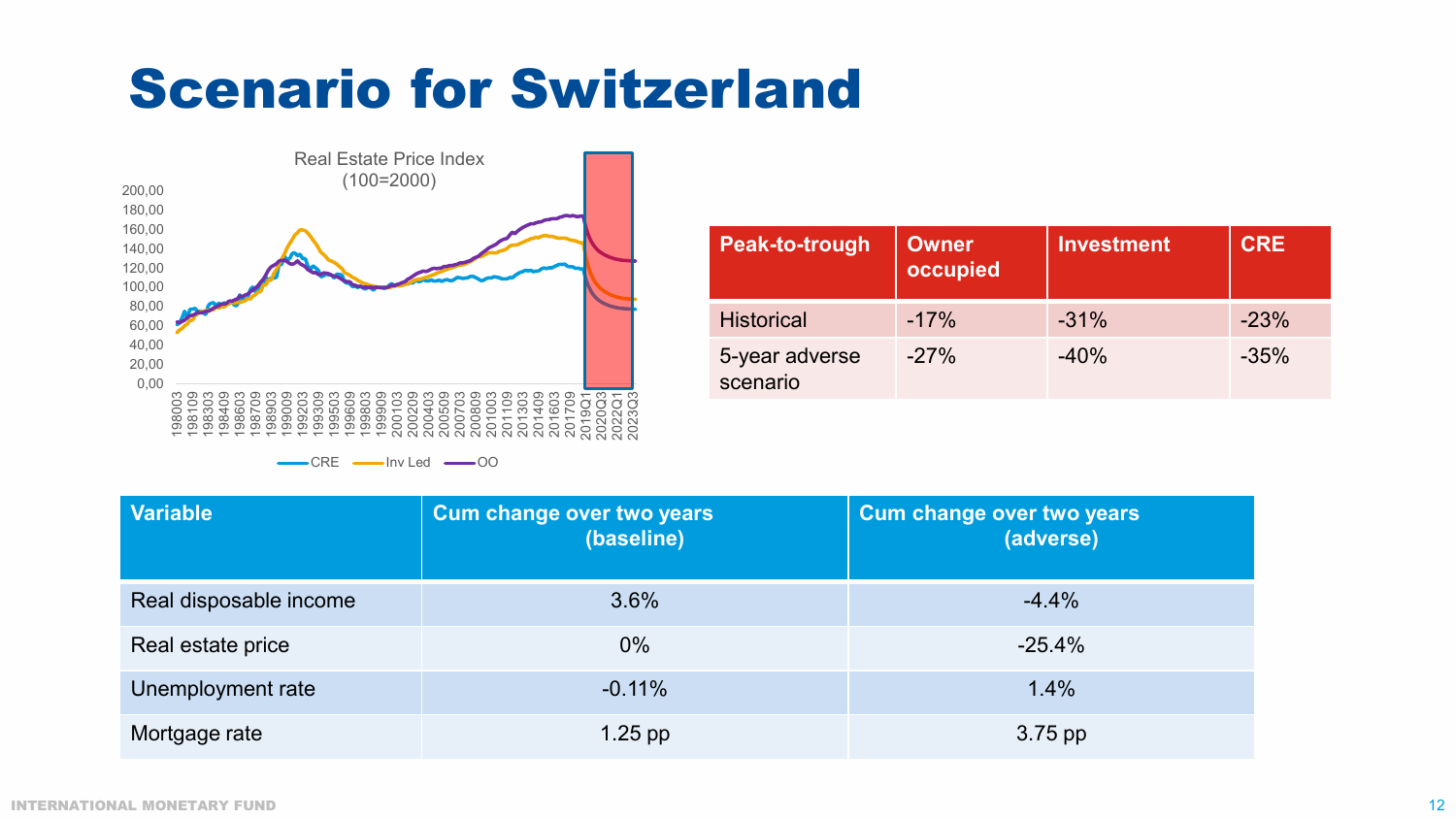#### Regulatory Framework

| Residents are allowed to draw on their second- and third- pillar | 1995 |
|------------------------------------------------------------------|------|
| pension assets to fund mortgage loan down payment                |      |

| <b>Legal directives</b>                                     | <b>Date</b>      |  |  |  |  |
|-------------------------------------------------------------|------------------|--|--|--|--|
| Sectoral CCyB activated at 1%                               | Feb 2013         |  |  |  |  |
| Sectoral CCyB raised to 2%                                  | Jan 2014         |  |  |  |  |
| Increase of capital requirements to high LTV loans          | Jan 2013         |  |  |  |  |
| <b>Self-Regulation approved by FINMA</b>                    |                  |  |  |  |  |
| Borrowers required to provide at least 10% in equity        | <b>July 2012</b> |  |  |  |  |
| The mortgage must be amortized to an LTV of 2/3 in 20 years | <b>July 2012</b> |  |  |  |  |
| The mortgage must be amortized to an LTV of 2/3 in 15 years | Sep 2014         |  |  |  |  |

#### **Common internal bank policies**

LTV lower than 80%

DSTI (amortization rate, stressed 5% rate, and maintenance) lower than 1/3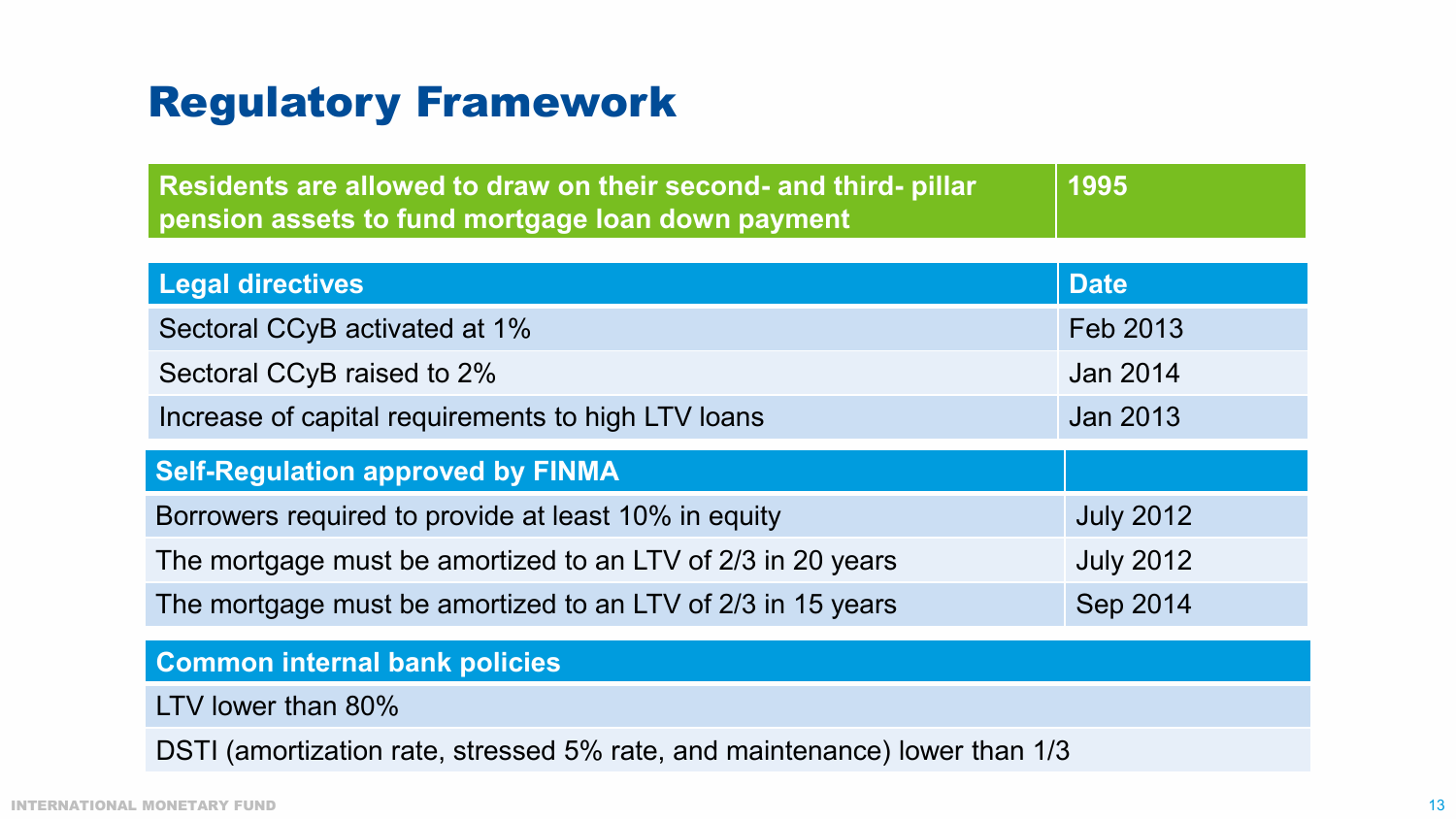## Calibration

| <b>Procedure</b>                                                                                                                                       | <b>Calibration</b>                                                                                                                             |
|--------------------------------------------------------------------------------------------------------------------------------------------------------|------------------------------------------------------------------------------------------------------------------------------------------------|
| Estimate PD over 1989-92, assuming LGD=35%                                                                                                             | $PD = 2.6\%$                                                                                                                                   |
| Estimate the share of borrowers in distress, given defaults and negative<br>equity                                                                     | $Pr(FD) = 13.2\%$                                                                                                                              |
| Allocate financial distress to interest rate and unemployment shocks                                                                                   | from R shock = $0.8$<br>from U shock = $0.2$                                                                                                   |
| Compute aggregate sensitivity of Pr(FD) to changes in average DSTI<br>(estimated DSTI over 50% in 1989 against 17% in 2018)                            | $\beta_1 = 4.1$                                                                                                                                |
| Calibrate $\phi(DSTI)$ to match Swiss banks' internal policies and UK<br>distribution of impairment risk                                               | $\phi(DSTI) = \begin{cases} 1.3 \cdot \left( \frac{DSTI - DSTI_{\min}}{1/3 - DSTI_{\min}} \right) & DSTI < 1/3 \\ 1.3 & otherwise \end{cases}$ |
| Calibrate $\gamma$ to the sensitivity of stressed sales to the interest shock in<br>CH over 1989-1992 for DSTI tranches using the UK crisis experience | $\gamma = 2$                                                                                                                                   |
| Calculate the aggregate sensitivity of Pr $(FD)_i$ to $\Delta U$ in 1989-92                                                                            | $\beta_3 = 2.7$                                                                                                                                |
| Calibrate D to match current mortgage loan loss rates                                                                                                  | $D = 0.2$                                                                                                                                      |
| INTERNATIONAL MONETARY FUND                                                                                                                            |                                                                                                                                                |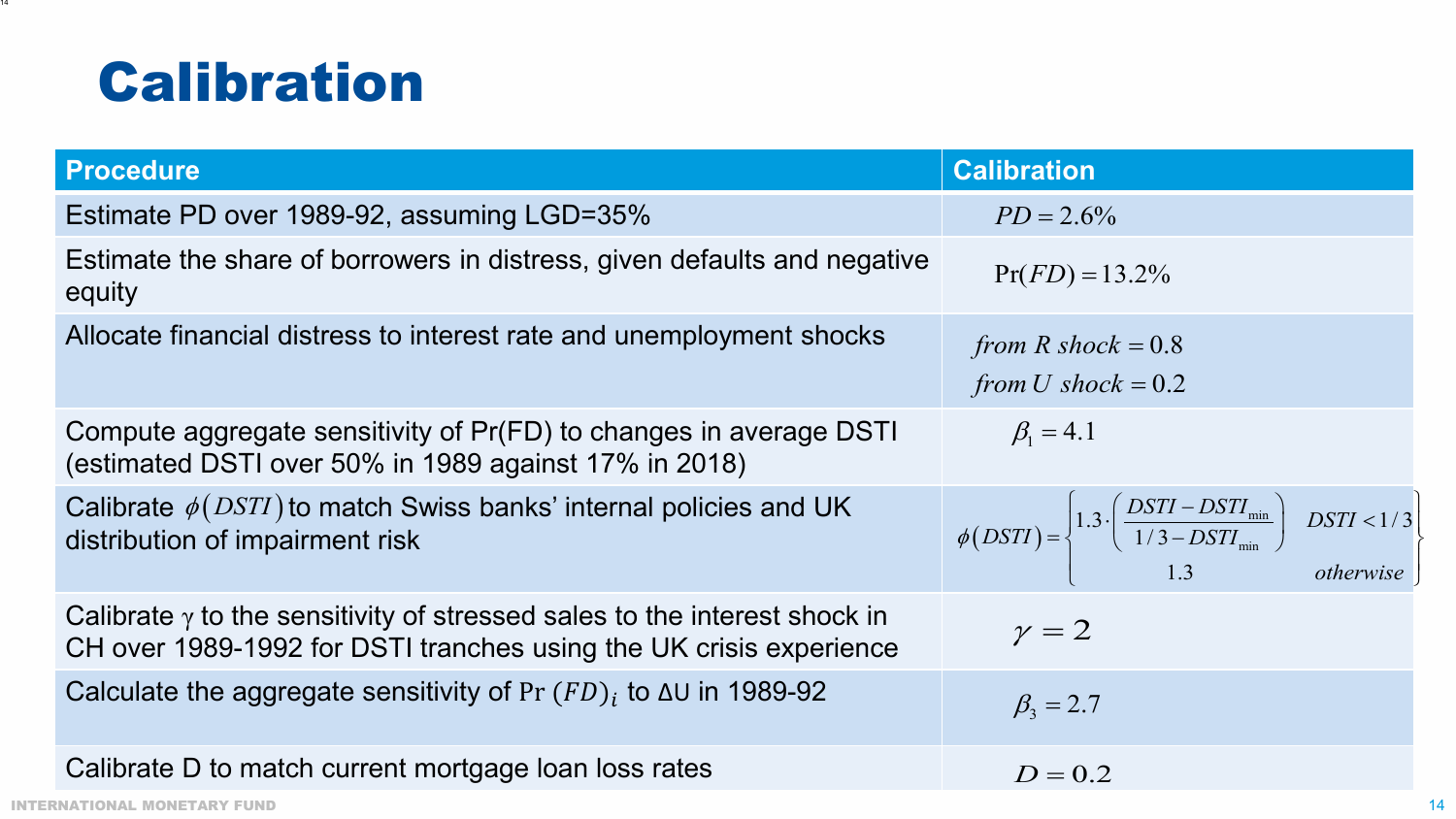## Non-Linear Effects

#### **Probability of Financial Distress Probability of Negative Equity**



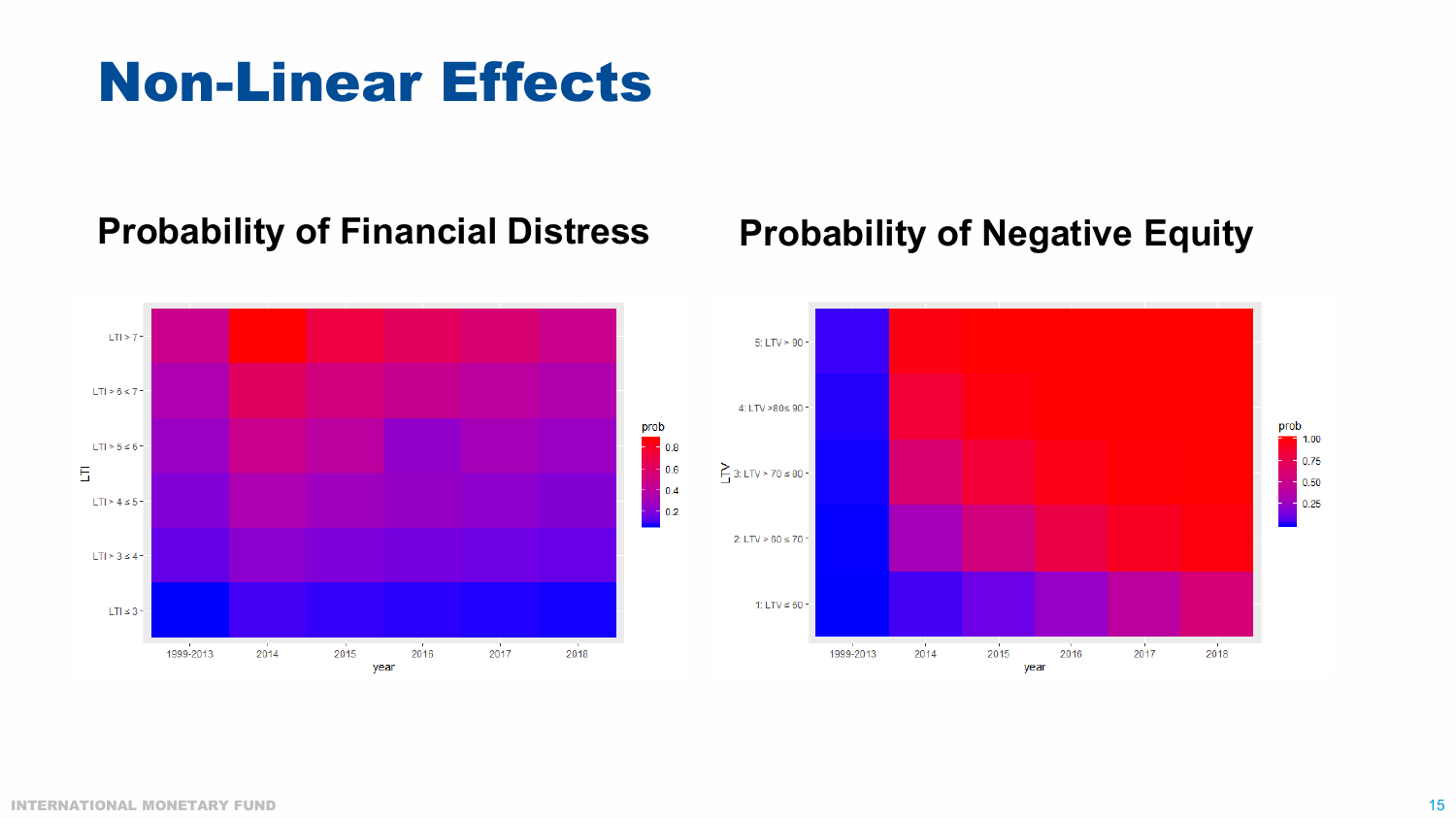#### Stress test results

- The average annualized default rate reaches 4.2% in 2019-20 with the average LGD at 32.3%.
- The loss rate of mortgage claims rises to 1.77% leading to a 135-bps decline of the banking system CET1 ratio.
- Default rates are concentrated in recent vintages with high LTV ratios
- ❖ Loss rates range between 0.01% and 0.14% for old vintages, and between 2.7% and 8.8% for recent vintages.



#### **PD and LGD under baseline and adverse scenario (Percent)**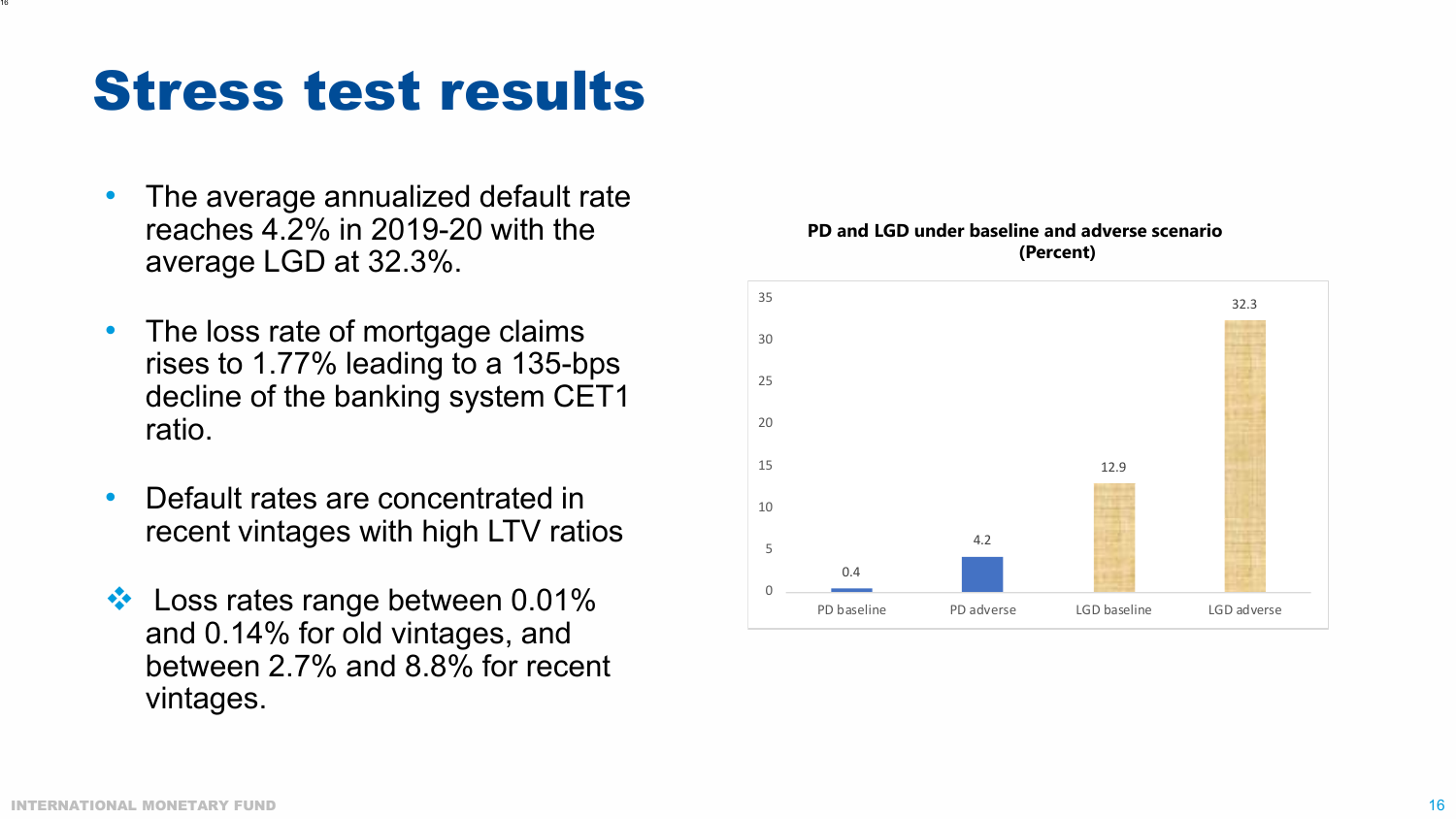# Backtesting

17

The model is validated against 'bad times', 'good times', and current 'benign conditions'



| l <b>1989-1991</b> ' | Loss Rate |
|----------------------|-----------|
| Predicted            | 1.05      |
| Observed             | 1 03      |

| 1997-1999 | Loss Rate |
|-----------|-----------|
| Predicted | 0.53      |
| Observed  | 0.61      |

| <b>2019-20 baseline</b> | Loss Rate |
|-------------------------|-----------|
| Predicted               | 0.06      |
| IRB average estimate    | 0.10      |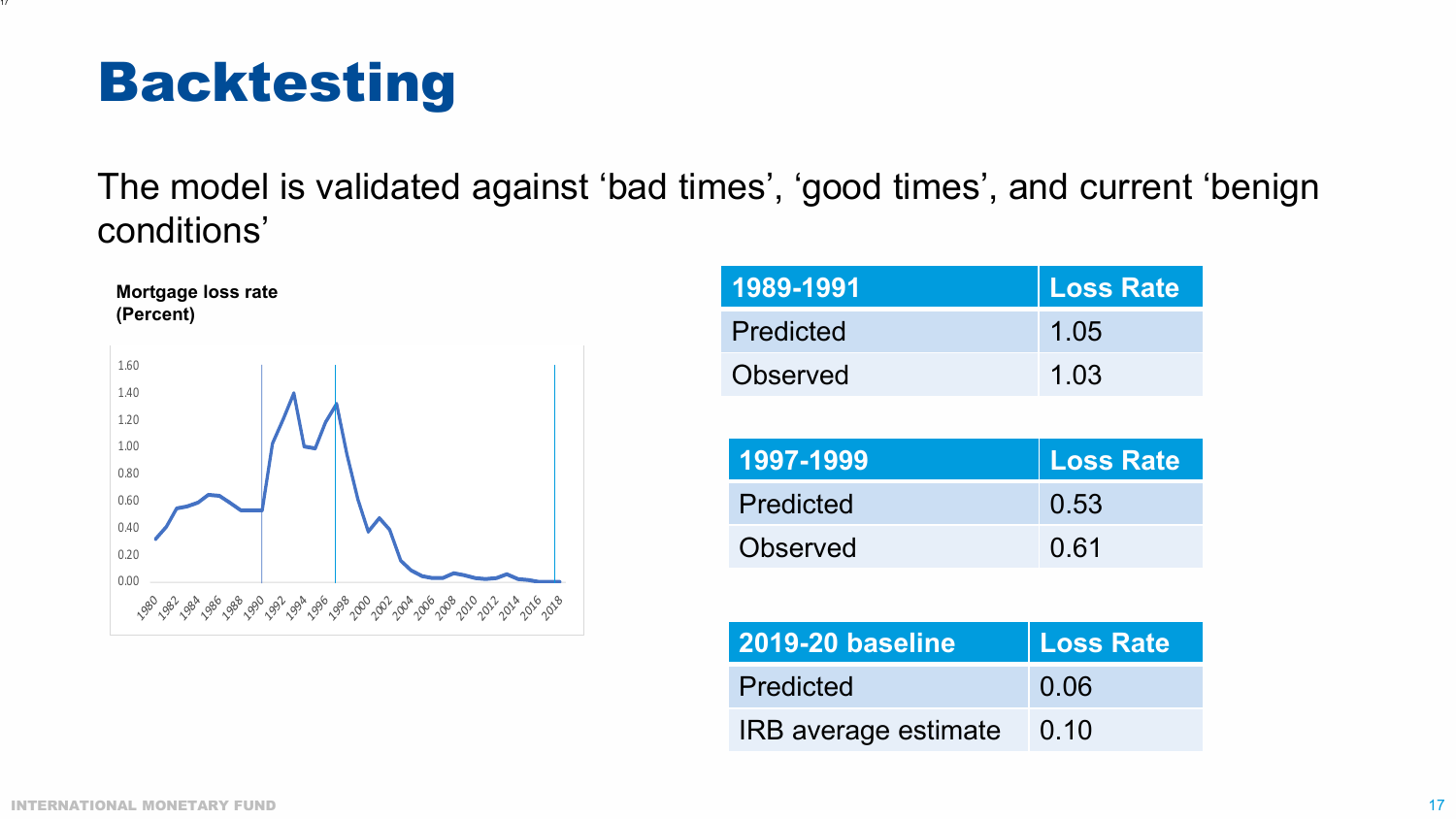## Robustness checks

- Assumptions on vintage distribution
	- LTV PiT vs LTV at origination
	- EL increases from 1.77% to 2.33%
	- CET1 ratio decreases by 43 bps
- Margin call (switched off):
	- EL declines from 1.77% to 1.10%
	- CET1 ratio increases by 50 bps



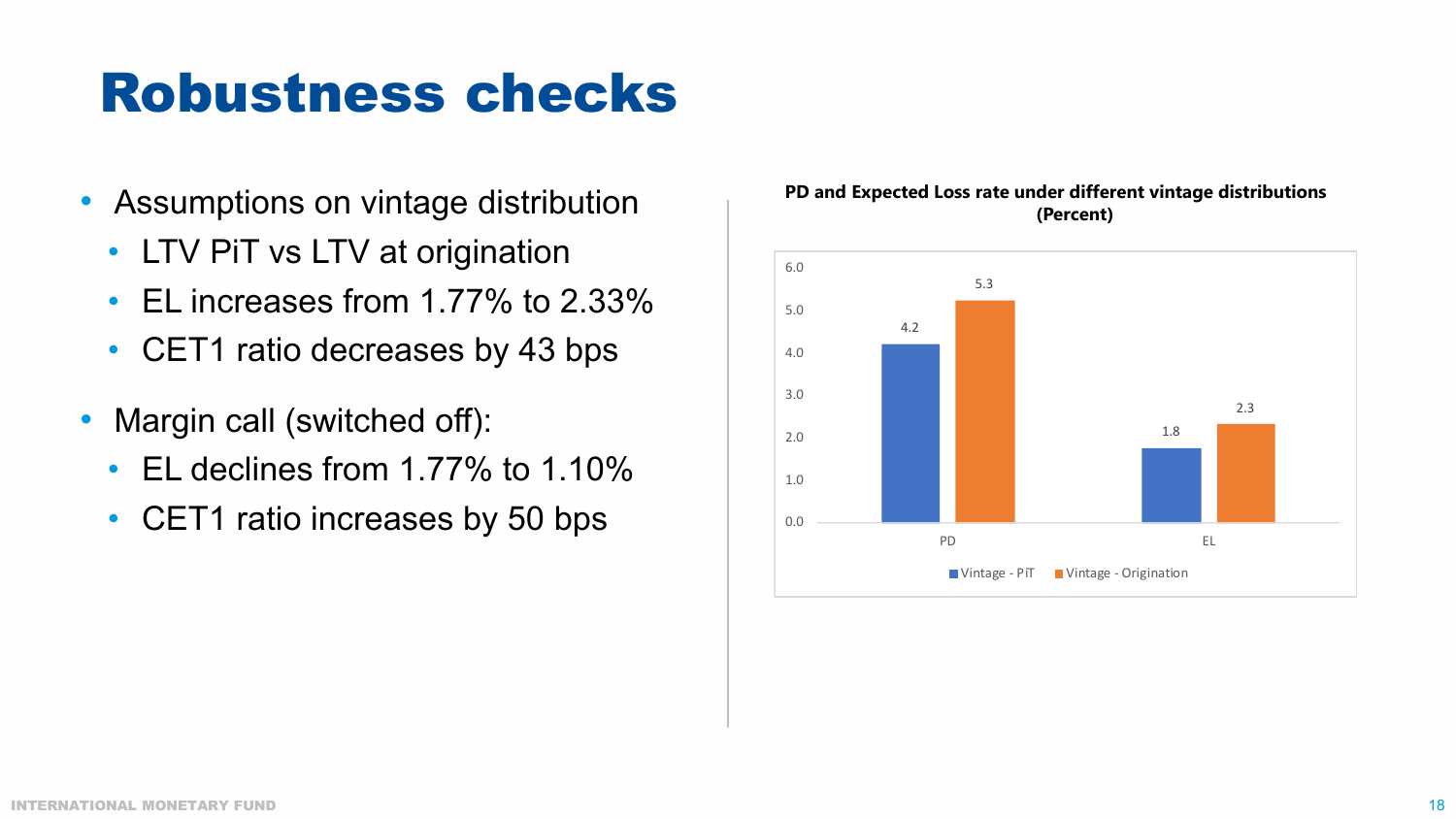# Sensitivity test – Real Estate Prices

Exponential effect on loss rates and CET1 depletion from larger real estate price corrections. Assume adverse conditions and IR=3%



∆RE=-40% triggers EL=2.3%, and ∆CET1=-173 bps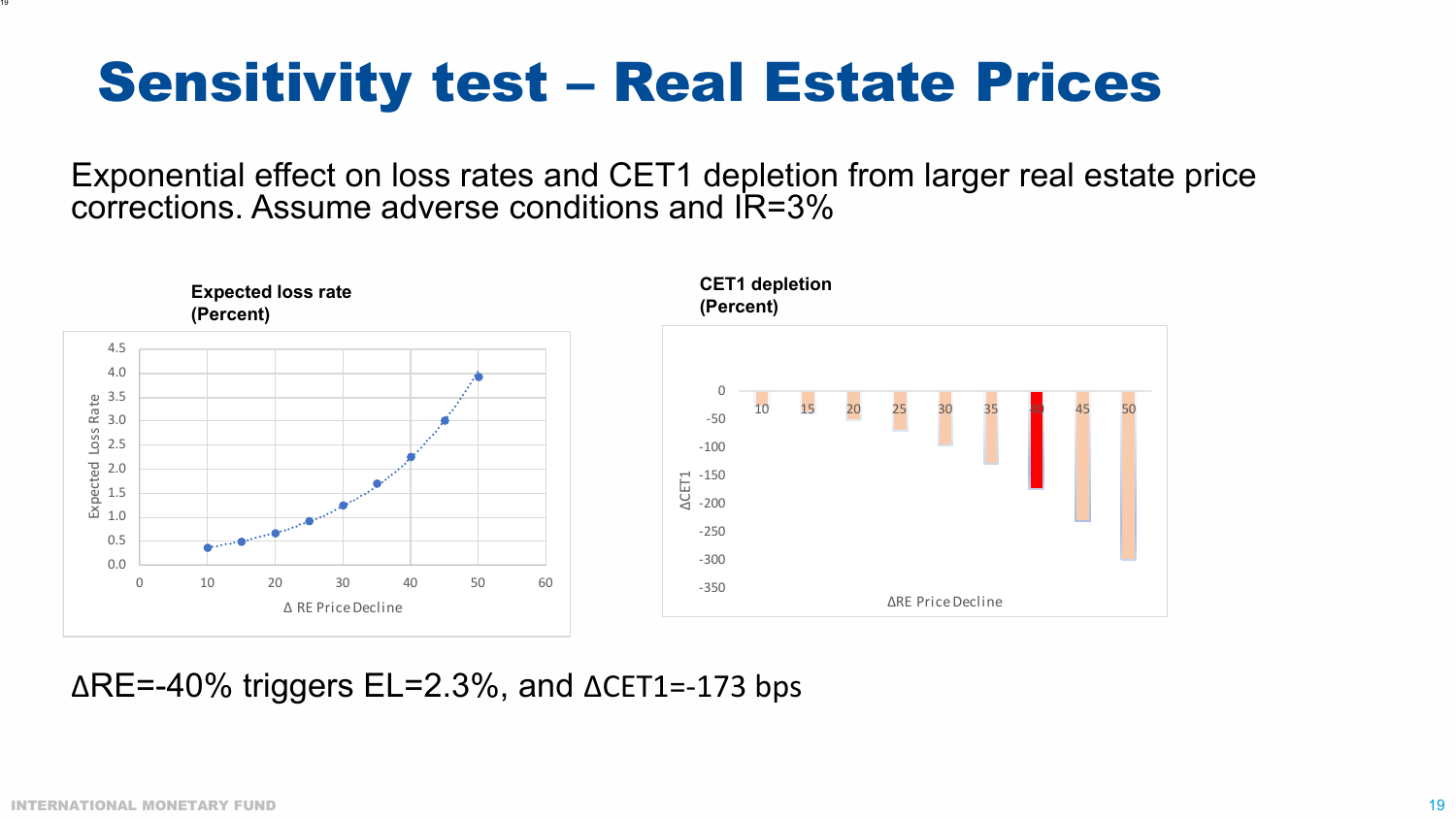# Macroprudential Policy Assessment

#### **Adequacy of buffers**

- CET1 depletion by 135 bps represents **4.2 times the size of the CCyB**, with risk weight density of 26.4% or 3.8 times netting out provisions, **or 53% of the combined CCyB+CCB buffer**
- Increasing the risk weight density for IRB mortgages by 5pps, CET1 depletion would reach 3.4 times the CCyB buffer

Note: sectoral CCyB=2% of risk-weighted positions secured by "residential" property situated in Switzerland

#### **Counterfactual policy analysis**

- Decrease in the maximum amortization requirement for second mortgage from 20 to 10 years in 2014
- Offsetting effects on the risk of the portfolio
	- o Financial distress (-)
	- $\circ$  Negative home equity  $(+)$
	- $\circ$  Margin call (+/-, lower probability, higher impact)
- Result: The loss rate would increase from 1.77% to 2.45% percent.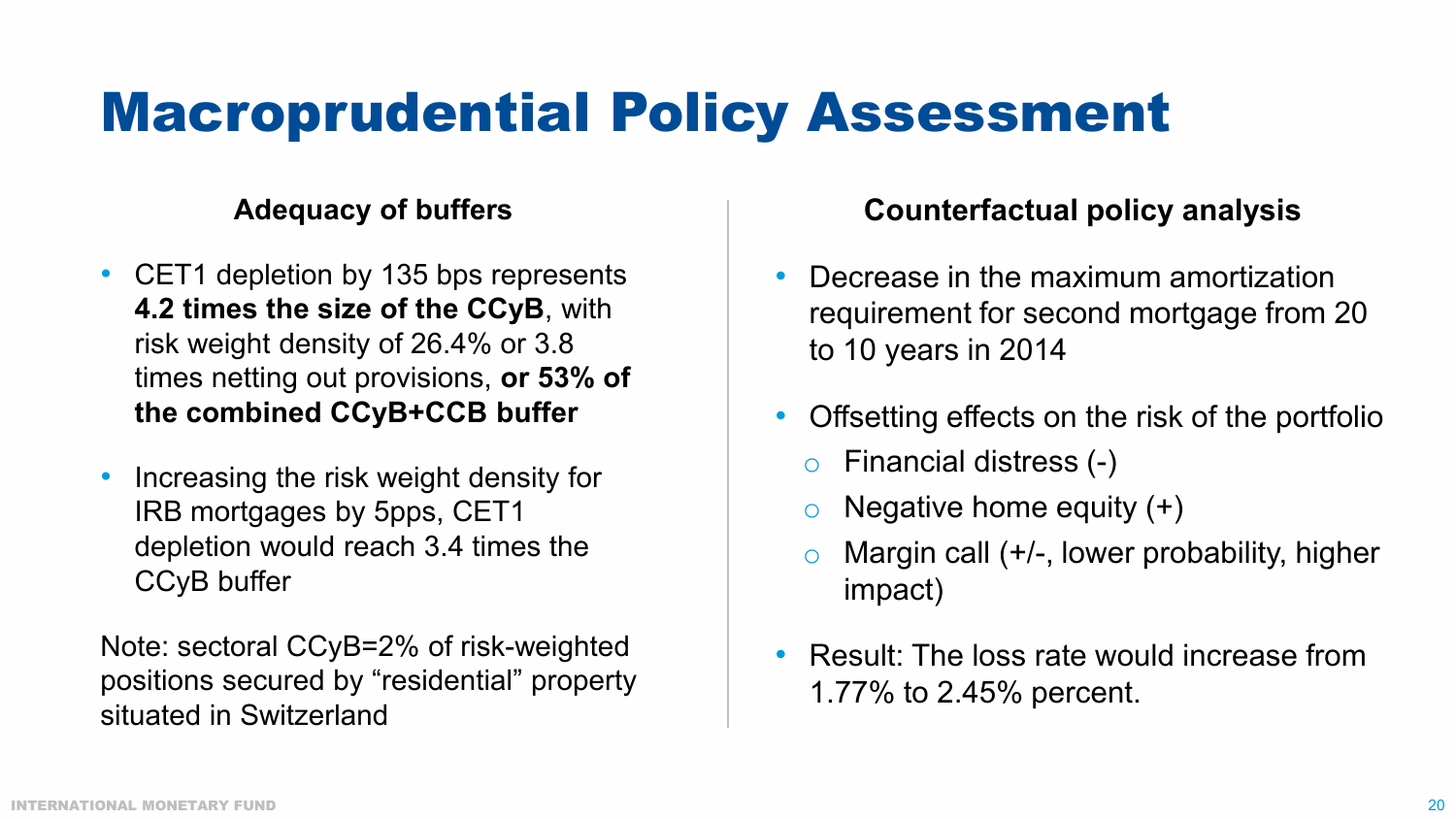#### Application II: Calibration of Borrower-Based Limits in Austria 21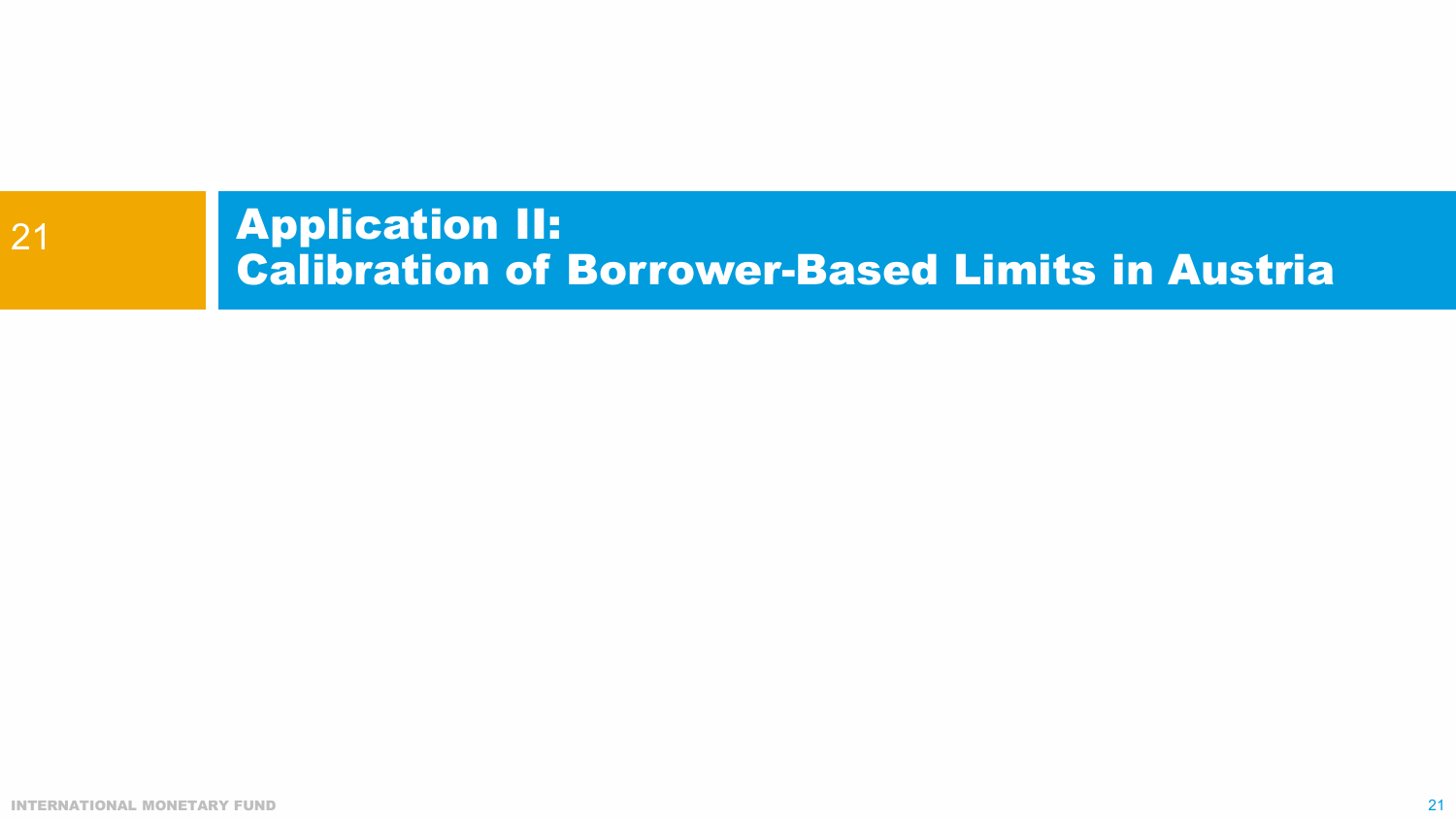#### The desirable level of a macroprudential tool depends on the level of risk at a given point of time.

The approach combines information on tail risks from Growth-at-Risk (GaR) and House Price-at-Risk (HaR) analysis with the granular information on mortgage flows' characteristics from the supervisory data:

*Direct link to current cyclical position and the systemic risk level.* Inputs from GaR and HaR inform income, unemployment and house price shocks which are applied to the mortgage portfolio.

*Granular approach to calibration of borrower-specific tools*. Impact of shocks on housing loan portfolios is assessed for different levels of LTV and DSTI limits.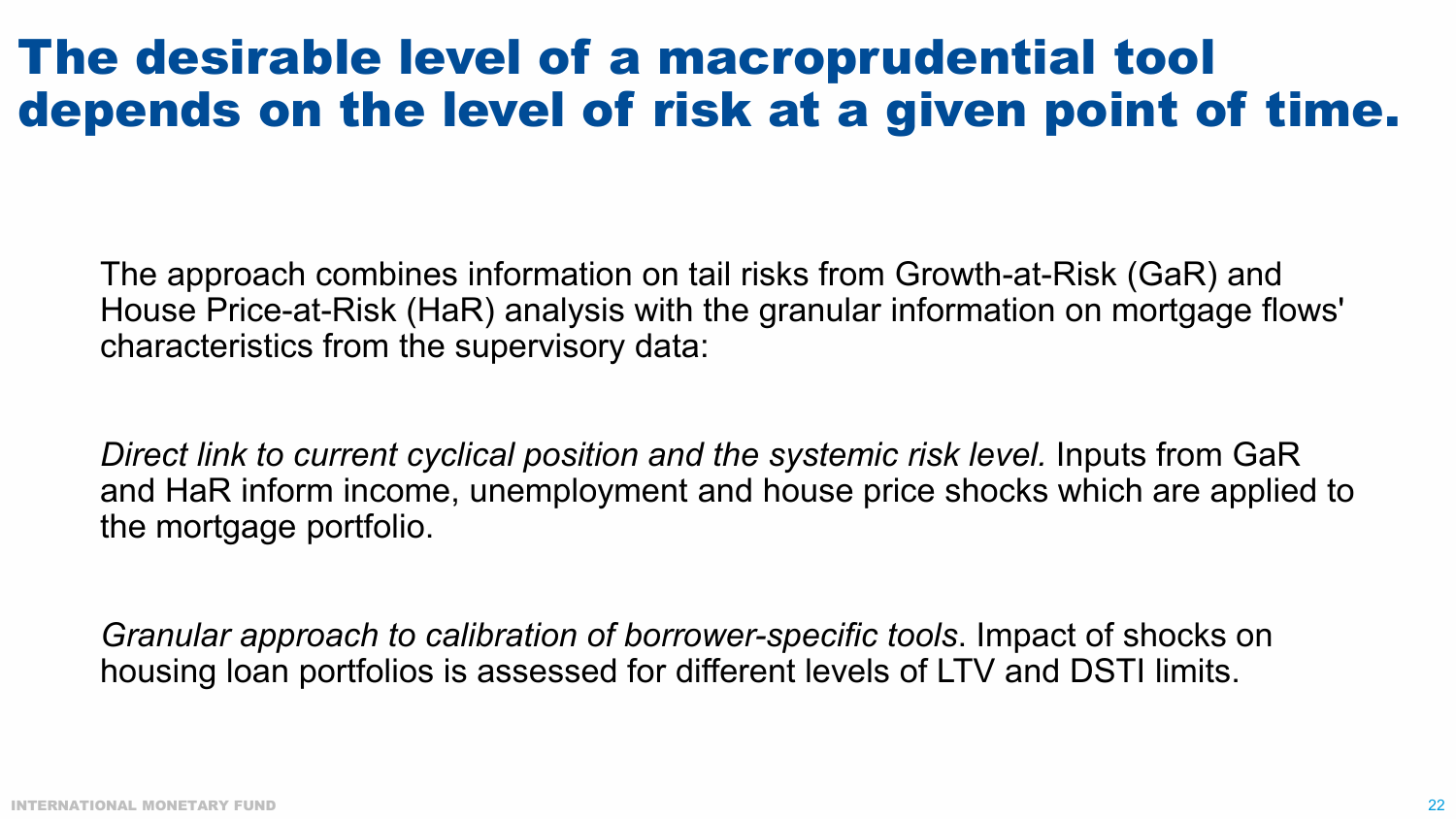#### Tail-risk: Growth at Risk (GaR) and House Price at Risk (HaR)

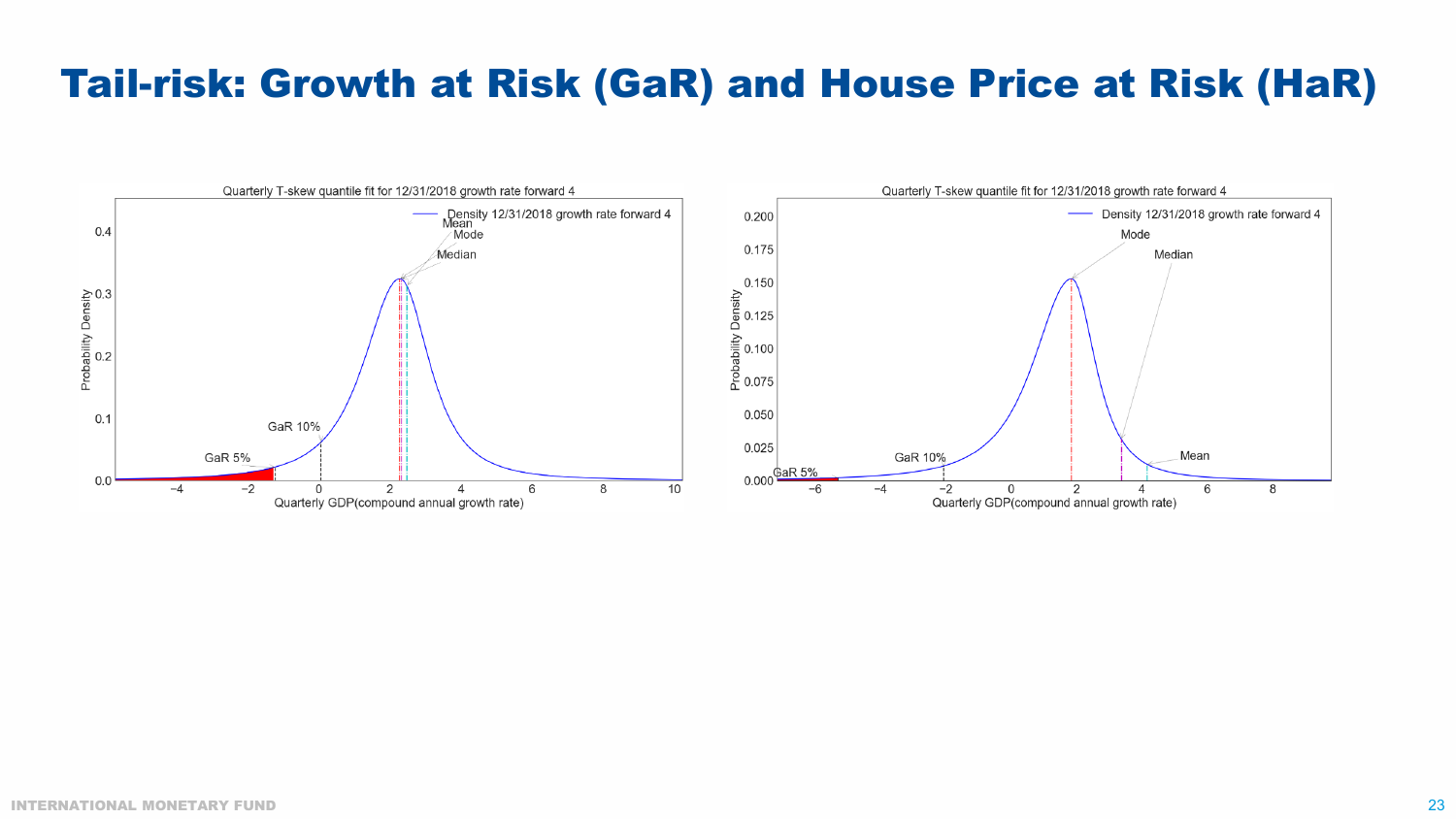#### Scenario for Austria

| <b>Variable</b>               | <b>Cumulative</b><br>percentage<br>change over 2<br>years |
|-------------------------------|-----------------------------------------------------------|
| Real disposable income        | $-2.5\%$                                                  |
| Real house price level        | $-11\%$                                                   |
| Unemployment rate             | 1.9%                                                      |
| Real rate on housing<br>loans | $1.4\%$                                                   |

- **n** The change in unemployment rate is estimated based on the past relationship with GDP growth.
- **n** The change in the interest rate on housing loans is calibrated based on evidence from past recessions.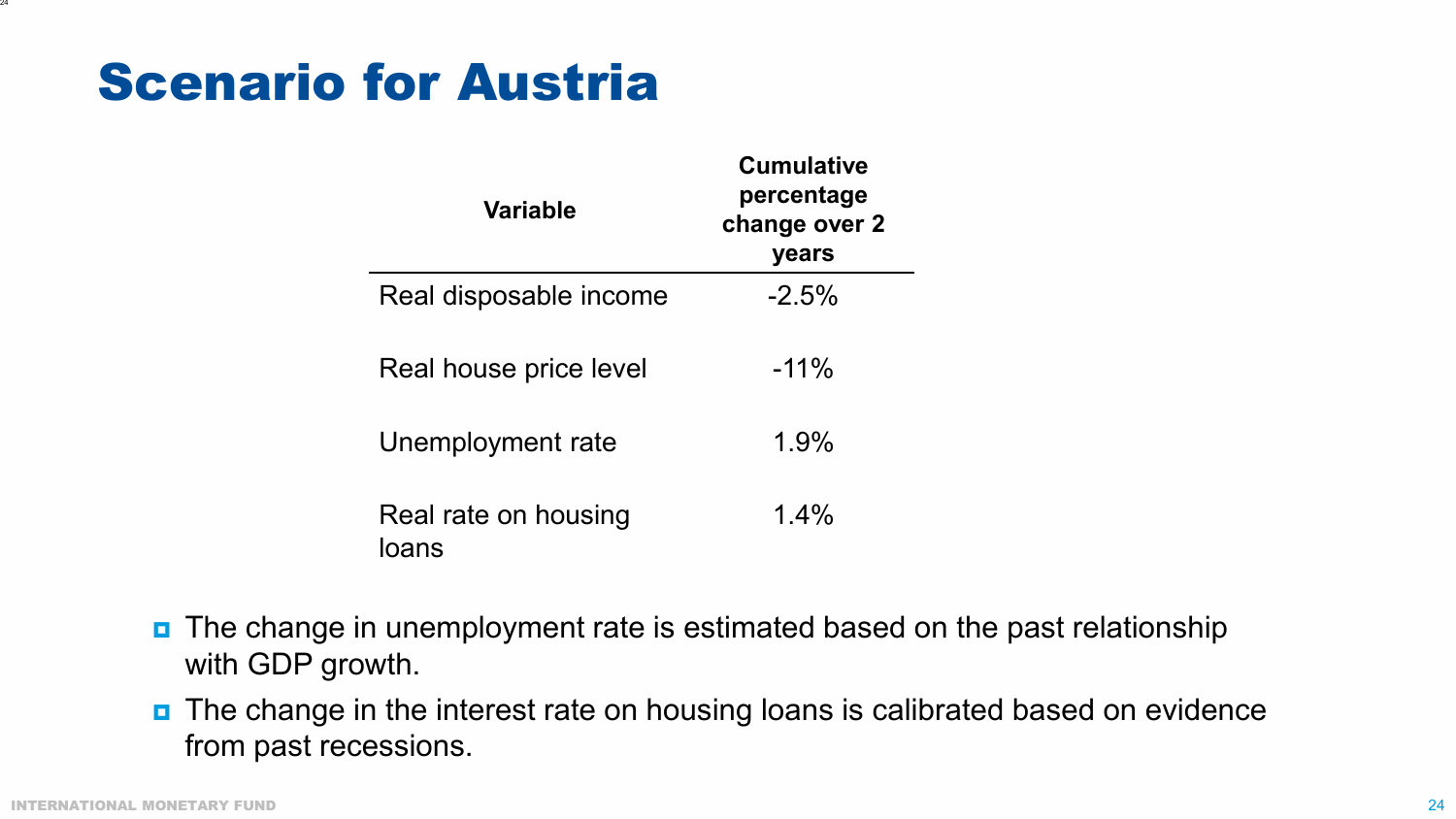### Introduction of borrower-based limits

We assume macroprudential limits are introduced *n* quarters before the tail risk materializes

- During the *n* quarters the new borrower-based measures are binding and affect the LTV, DSTI, and DTI distributions of new flows of mortgages, while some of outstanding loans mature.
- We assume "bunching" of new loans just below the regulatory limits.

During the *n* quarters, HH income and RE prices grow at the median values from the GaR and HaR models (no change in u or lending rate)

In the absence of macroprudential measures, new mortgage flows are similar to average flows (in terms of volume, LTV, DSTI and DTI distributions) observed in Q1-Q4 2018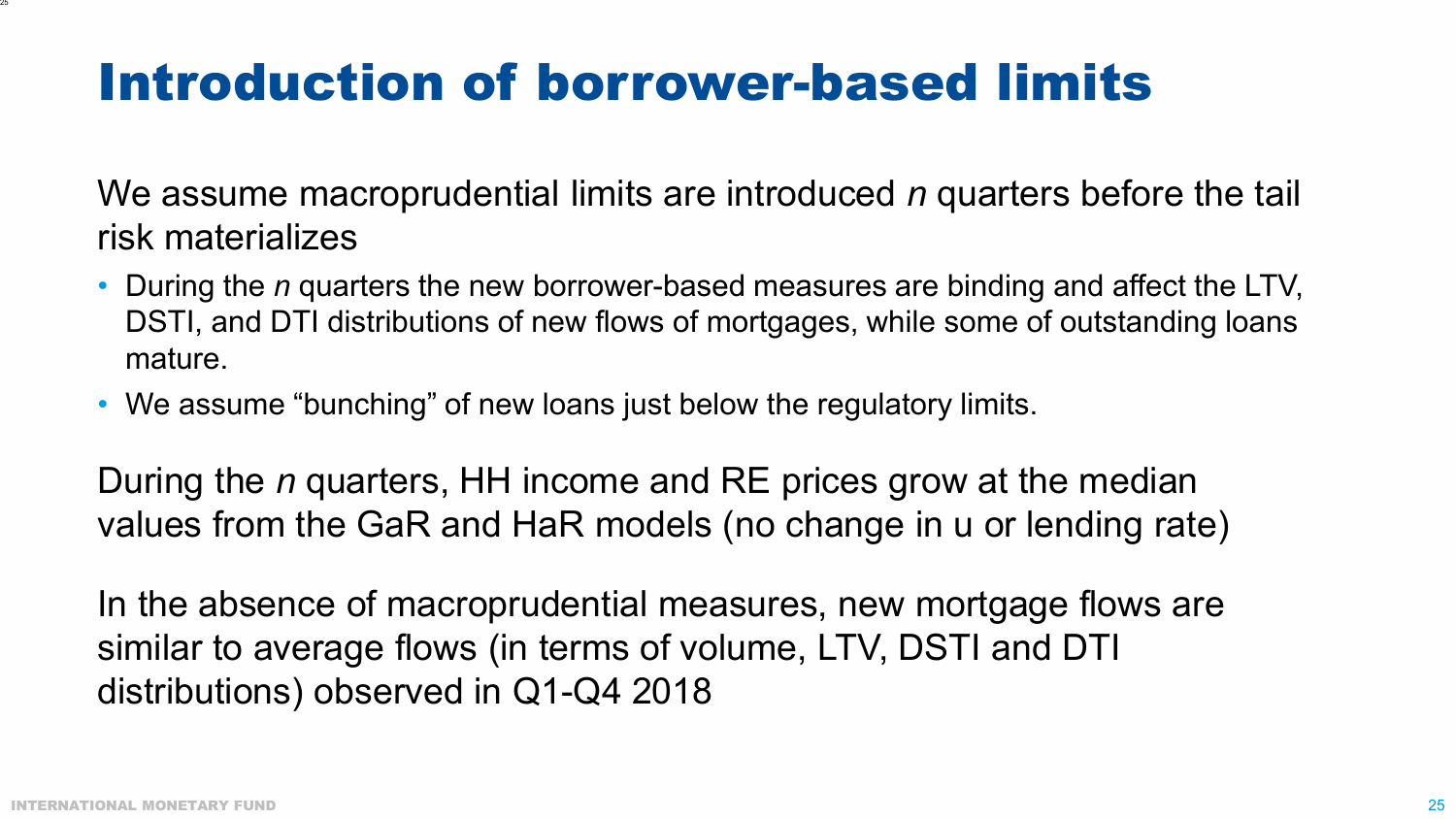#### Policy simulations

We set *n=8* and consider the following regulatory interventions:

• LTV limits,

26

- DSTI limits,
- combined LTV and DSTI limits,

DSTI limits affect the debt service ratio in the "distress" formula, and the LTV distribution (joint distributions from the dataset).

For each of interventions we consider two alternatives:

- Hard limits
- Hard limits with speed limits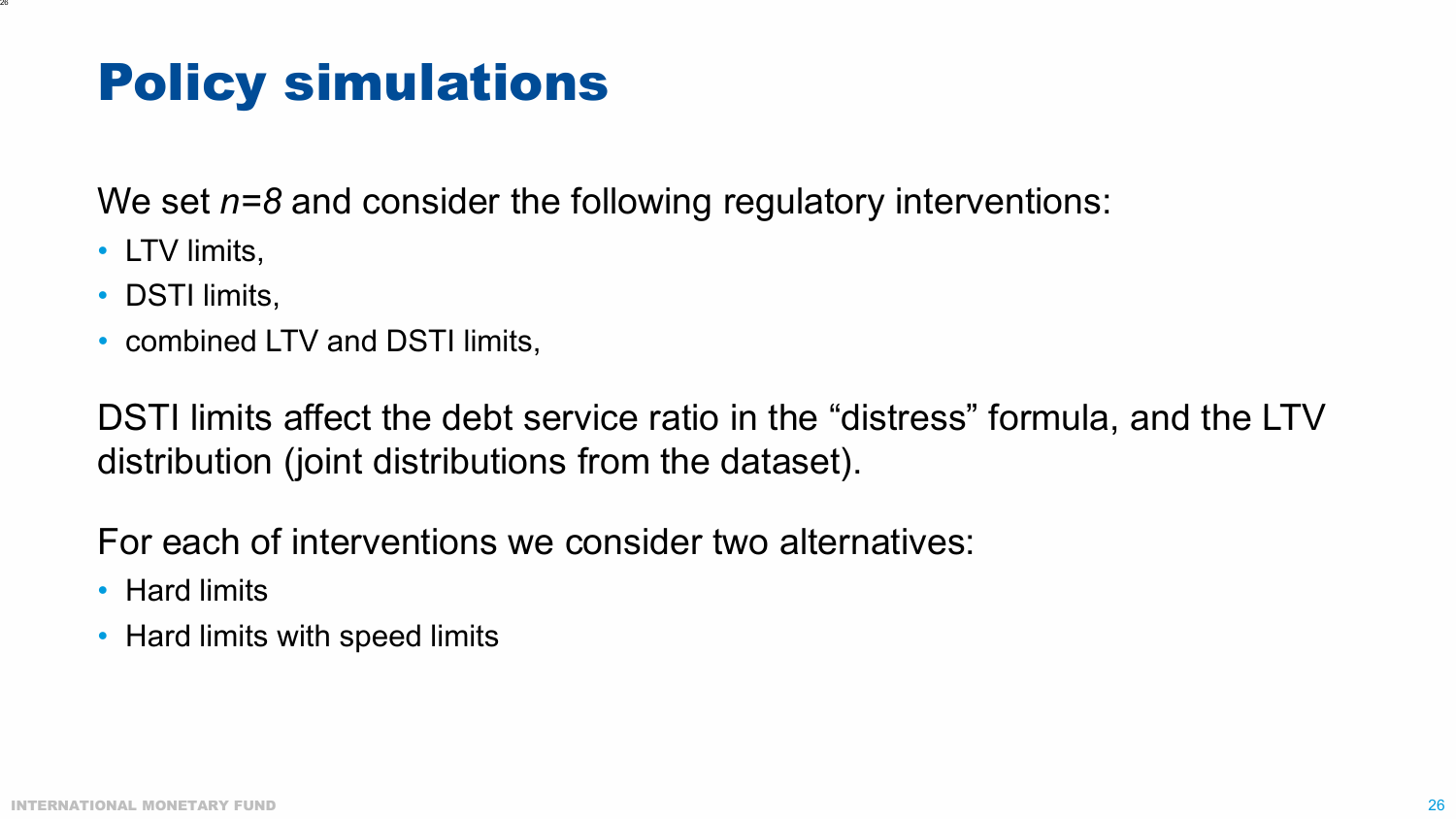#### Results: No macroprudential limits

Without macroprudential policy actions annualized credit losses reach 1.6% on new mortgage flows over 2 years.

|                             | Whole mortgage portfolio |            |     | New mortgage vintages |            |     |  |  |
|-----------------------------|--------------------------|------------|-----|-----------------------|------------|-----|--|--|
|                             | <b>PD</b>                | <b>LGD</b> | EL  | <b>PD</b>             | <b>LGD</b> | EL  |  |  |
| Tail risk event             | 1.9                      | 26.6       | 0.8 | 3.9                   | 34.0       | 1.6 |  |  |
| <b>Sensitivity analysis</b> |                          |            |     |                       |            |     |  |  |
| With fin wealth             | 1.6                      | 28.5       | 0.7 | 3.4                   | 33.7       | 1.5 |  |  |
| $dR = 2%$                   | 3.4                      | 32.0       | 1.5 | 6.9                   | 40.0       | 3.1 |  |  |
| $dHP = -20%$                | 2.3                      | 29.2       | 0.9 | 4.5                   | 37.7       | 2.0 |  |  |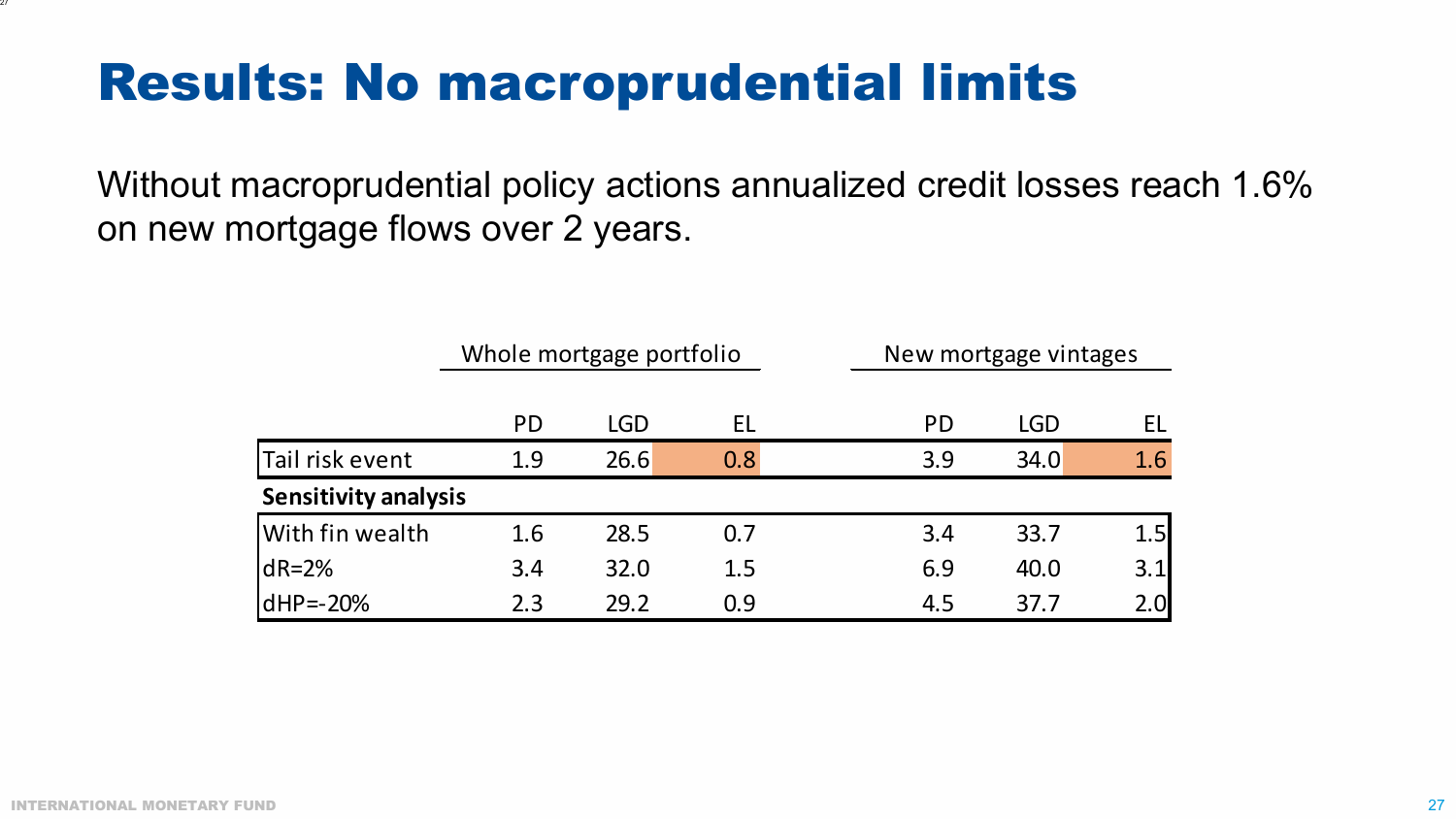## Results: Impact of macroprudential limits

|            |      |      |             |                 |      | New mortgage vintages |      |      |                    |      |      |
|------------|------|------|-------------|-----------------|------|-----------------------|------|------|--------------------|------|------|
|            |      |      | hard limits |                 |      |                       |      |      | speed limit of 20% |      |      |
| <b>LTV</b> | none | 80.0 | none        | 80              | 80   | 90                    | 80.0 | none | 80                 | 80   | 90   |
| DSTI       | none | none | 40          | 30 <sup>°</sup> | 40   | 40                    | none | 40   | 30                 | 40   | 40   |
|            |      |      |             |                 |      |                       |      |      |                    |      |      |
| PD         | 3.9  | 2.7  | 3.2         | 1.3             | 2.2  | 2.7                   | 3.3  | 4.0  | 2.3                | 3.3  | 3.7  |
| <b>LGD</b> | 34.0 | 31.9 | 31.8        | 31.8            | 31.8 | 32.1                  | 32.9 | 34.1 | 32.9               | 32.9 | 33.4 |
| <b>EL</b>  | 1.6  | 1.0  | 1.3         | 0.5             | 0.8  | 1.0                   | 1.3  | 1.6  | 0.9                | 1.3  | 1.5  |

- DSTI limits of above 30% are not very effective (the average DSTI is below 30% *across* vintages and LTV buckets)
- Joint LTV-DSTI caps with a "speed limit" of 20 percent, or a tighter joint LTV-DSTI "hard limit" match expected losses with the "old" part of the portfolio.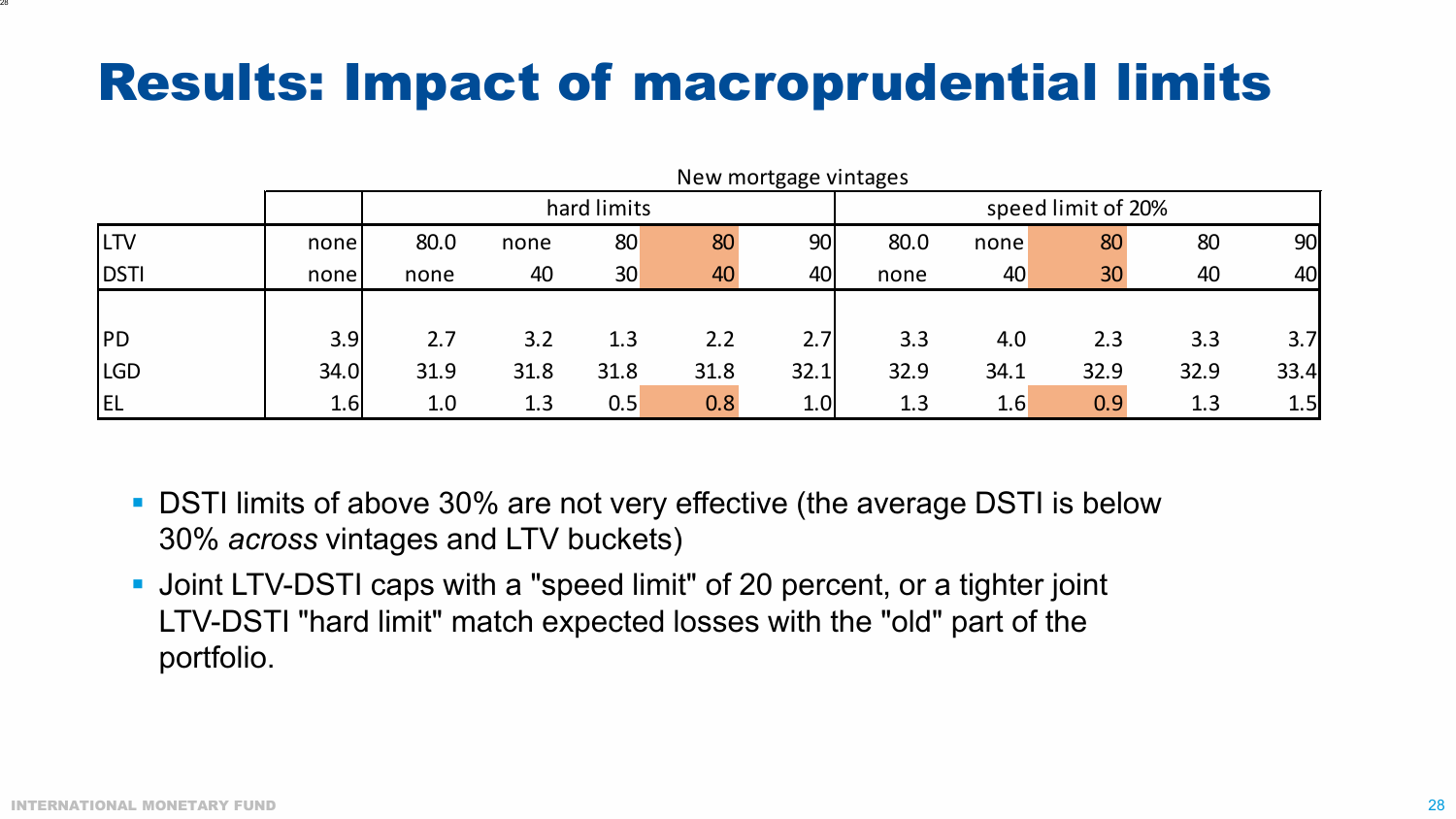#### Conclusion

- We propose a semi-structural approach for mortgage risk analysis to account for structural shifts in the mortgage market.
- It provides a vintage analysis to account for changes in regulatory policy, the life cycle of the mortgage, and real estate/credit cycle dynamics.
- The approach relies on regulatory data based on the risk bucket segmentation used by prudential authorities to set macroprudential policy.
- The model helps assess the effectiveness of different policy instruments to decrease systemic risk.